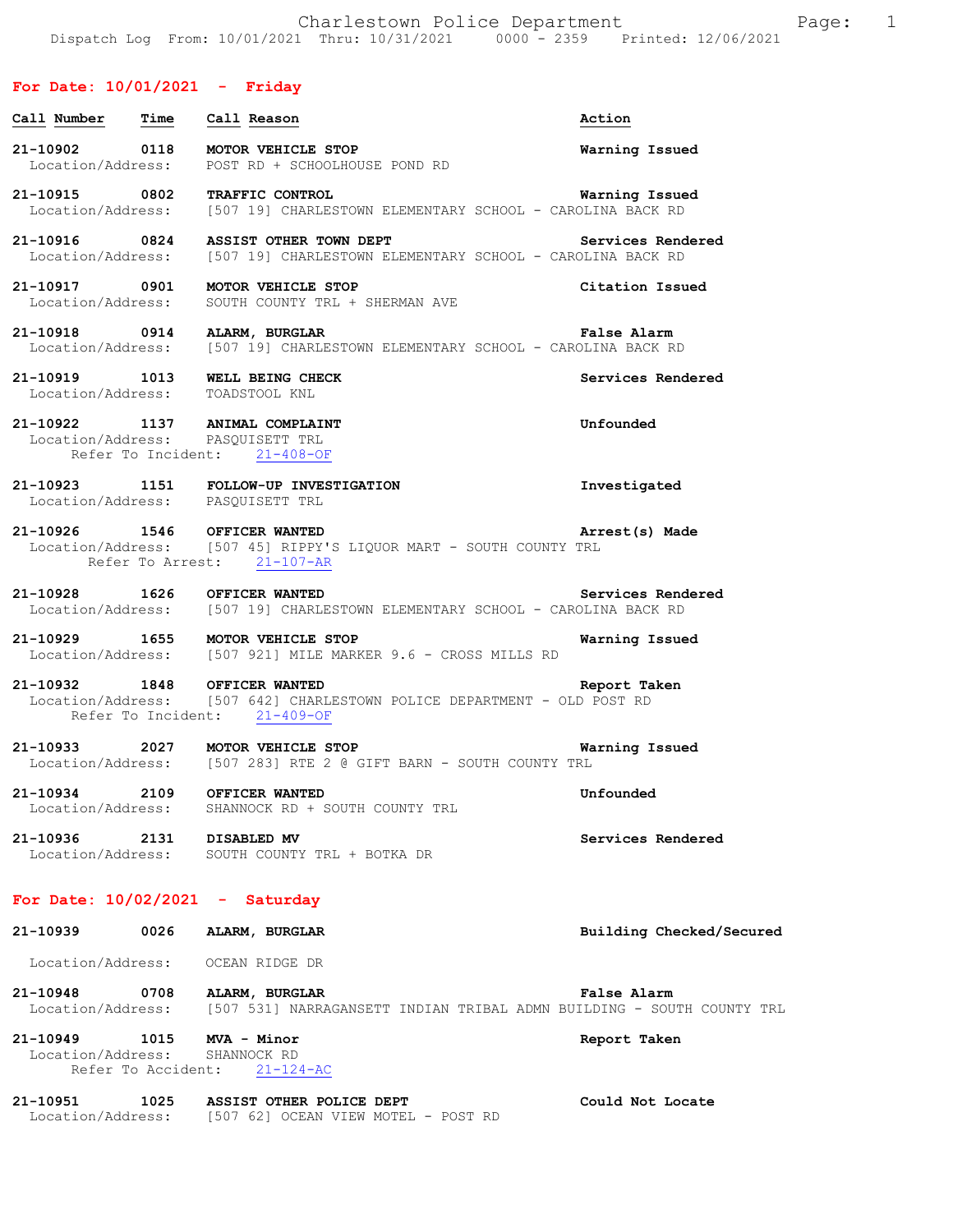|                                |      | Charlestown Police Department<br>Dispatch Log From: 10/01/2021 Thru: 10/31/2021 0000 - 2359 Printed: 12/06/2021 |                    | Page: | -2 |
|--------------------------------|------|-----------------------------------------------------------------------------------------------------------------|--------------------|-------|----|
| Location/Address:              |      | 21-10954 1133 911 CALLS/False/Hang-Ups/Open<br>SHUMANKANUC HILL RD                                              | False Alarm        |       |    |
| 21-10956                       |      | 1406 LOST/STOLEN LICENSE PLATES<br>Location/Address: OLD SHANNOCK RD<br>Refer To Incident: 21-410-OF            | Report Taken       |       |    |
| 21-10959                       |      | 1614 POLICE INFORMATION                                                                                         | No Action Required |       |    |
| Location/Address: JOSEPHINE DR |      |                                                                                                                 |                    |       |    |
| 21–10960 1626                  |      | MOTOR VEHICLE STOP<br>Location/Address: [507 270] RTE 1 @ BURLINGAME (MILE MARKER 6.0) - POST RD                | Warning Issued     |       |    |
| 21-10965                       | 1941 | ANIMAL COMPLAINT                                                                                                | No Action Required |       |    |
| Location/Address:              |      | COBLEIGH ST                                                                                                     |                    |       |    |

- **21-10966 1949 MOTOR VEHICLE STOP Warning Issued**  Location/Address: POST RD + TAMANACO DR
	- **21-10967 2038 DOMESTIC/Assault/Diso/Other Taken/Refered to Other Agency**
	- Location/Address: [507 21] BURLINGAME STATE PARK CAMPING AREA 222 BURLINGAME STATE PARK RD
	- **21-10969 2142 MOTOR VEHICLE COMPLAINT Could Not Locate**  Location/Address: SOUTH COUNTY TRL + NARROW LN
	- **21-10973 2340 ALARM, BURGLAR Building Checked/Secured**
	- Location/Address: SHUMANKANUC HILL RD

### **For Date: 10/03/2021 - Sunday**

|                              | 21-10990 1011 MOTOR VEHICLE COMPLAINT<br>Vicinity of: [507 291] RTE 216 @ WESTERLY LINE - ROSS HILL RD             | Could Not Locate              |
|------------------------------|--------------------------------------------------------------------------------------------------------------------|-------------------------------|
|                              | 21-10991 1017 TRAFFIC CONTROL<br>Location/Address: ROSS HILL RD + PECKHAM HOLLOW RD                                | Could Not Locate              |
| 21-10992 1043                | TRAFFIC CONTROL                                                                                                    | No Action Required            |
|                              | Location/Address: SOUTH OF SSMH - POST RD                                                                          |                               |
| 21-10993 1053                | TRAFFIC CONTROL                                                                                                    | No Action Required            |
|                              | Location/Address: CHARLESTOWN BEACH RD                                                                             |                               |
| Location/Address: FOXTROT DR | 21-10997 1412 ASSIST OTHER POLICE DEPT                                                                             | Services Rendered             |
|                              | 21-10998 1523 MOTOR VEHICLE STOP<br>Location/Address: [507 269] RTE 1 @ DRIVING RANGE - POST RD                    | Warning Issued                |
|                              | 21-11003 1727 MOTOR VEHICLE STOP<br>Location/Address: ALTON CAROLINA RD + HILLTOP DR<br>Refer To Arrest: 21-108-AR | Arrest(s) Made                |
| 21-11004 1749 MVA - Minor    | Location/Address: CAROLINA BACK RD<br>Refer To Accident: 21-125-AC                                                 | Report Taken                  |
| Location/Address: MONTAUK RD | 21-11006 1830 SUSPICIOUS ACTIVITY/VEHICLE                                                                          | Investigated                  |
|                              | 21-11007 1834 POLICE TRANSPORT                                                                                     | Taken/Refered to Other Agency |
| Location/Address:            | [507 642] CHARLESTOWN POLICE DEPARTMENT - OLD POST RD                                                              |                               |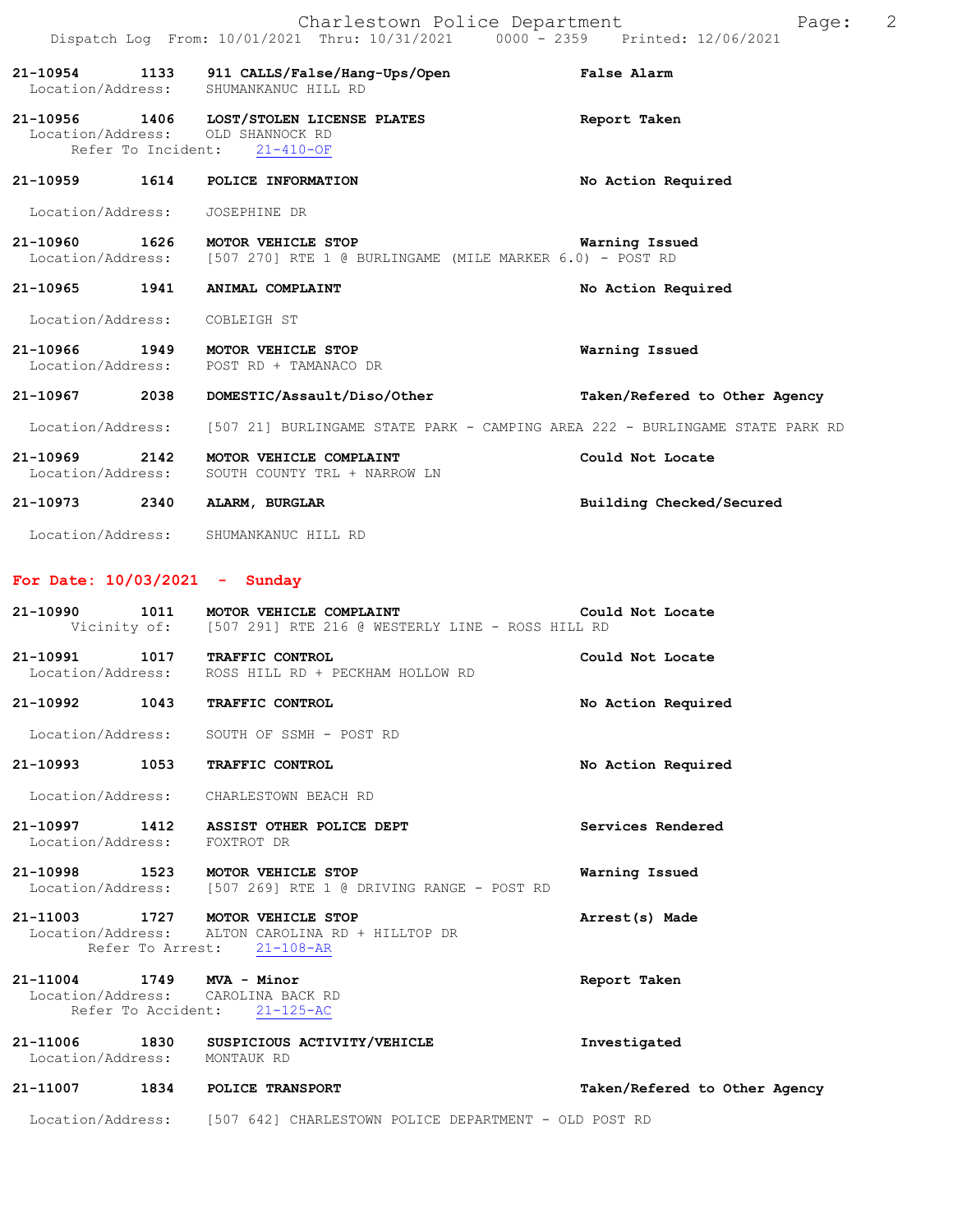#### **For Date: 10/04/2021 - Monday**

| 21-11027          | 0823 | <b>TRAFFIC CONTROL</b> |  | Services Rendered                                         |  |
|-------------------|------|------------------------|--|-----------------------------------------------------------|--|
| Location/Address: |      |                        |  | [507 19] CHARLESTOWN ELEMENTARY SCHOOL - CAROLINA BACK RD |  |

**21-11028 0840 ALARM, FIRE Investigated**  [507 649] NATALE CONSTRUCTION CORP - OLD POST RD

**21-11029 0949 ALARM, FIRE Investigated**  Location/Address: [507 930] NARRAGANSETT INDIAN HEALTH CENTER - OLD MILL RD

**21-11030 1047 SUSPICIOUS ACTIVITY/VEHICLE Investigated**  Location/Address: WEST END RD

**21-11034 1650 SUICIDE Investigated**  Location/Address: [507 950] RICHARD TAILS - SOUTH COUNTY TRL Refer To Incident: 21-411-OF

**21-11035 2124 PSYCHOLOGICAL EMERGENCY Transported to Hospital**  Location/Address: [507 435] SOUTH SHORE MENTAL HEALTH CHARLESTOWN HOUS - OLD POST RD

#### **For Date: 10/05/2021 - Tuesday**

| 21-11055                      | 0641 | ALARM, BURGLAR                                                                     |                   | Building Checked/Secured |
|-------------------------------|------|------------------------------------------------------------------------------------|-------------------|--------------------------|
| Location/Address:             |      | [507 611] FROSTY DREW NATURE CENTER - PARK LN                                      |                   |                          |
| 21-11056<br>Location/Address: | 0649 | DISABLED MV<br>POST RD                                                             | Services Rendered |                          |
| 21-11057                      | 0717 | MVA - Minor<br>Location/Address: KING'S FACTORY RD<br>Refer To Accident: 21-126-AC | Report Taken      |                          |

**21-11059 0827 TRAFFIC CONTROL Services Rendered**  Location/Address: [507 19] CHARLESTOWN ELEMENTARY SCHOOL - CAROLINA BACK RD

**21-11062 1433 BURGLARY (B & E) Report Taken**  Location/Address: HILLCREST DR Refer To Incident: 21-412-OF

**21-11063 1516 OFFICER WANTED Services Rendered**  Location/Address: BURDICKVILLE RD Refer To Incident: 21-413-OF

#### **For Date: 10/06/2021 - Wednesday**

Refer To Incident: 21-414-OF

| 21-11072<br>Location/Address: | 0014                       | <b>MOTOR VEHICLE STOP</b><br>POST RD + WILDFLOWER RD                              | Warning Issued  |
|-------------------------------|----------------------------|-----------------------------------------------------------------------------------|-----------------|
| 21-11083<br>Location/Address: | 0331                       | DISTURBANCE/Music/Noise<br>SAND HILL RD                                           | Investigated    |
| 21-11084                      | 0639<br>Refer To Accident: | MVA - Minor<br>Location/Address: ALTON CAROLINA RD<br>$21 - 127 - AC$             | Report Taken    |
| 21-11085<br>Location/Address: | 0645                       | <b>MOTOR VEHICLE STOP</b><br>[507 260] RTE 1 @ GENERAL STANTON - POST RD          | Citation Issued |
| 21-11086<br>Location/Address: | 0705                       | <b>MOTOR VEHICLE STOP</b><br>[507 284] RTE 91 @ RICHMOND LINE - ALTON CAROLINA RD | Warning Issued  |
| 21-11087<br>Location/Address: | 0719                       | OFFICER WANTED<br>BURDICKVILLE RD                                                 | Investigated    |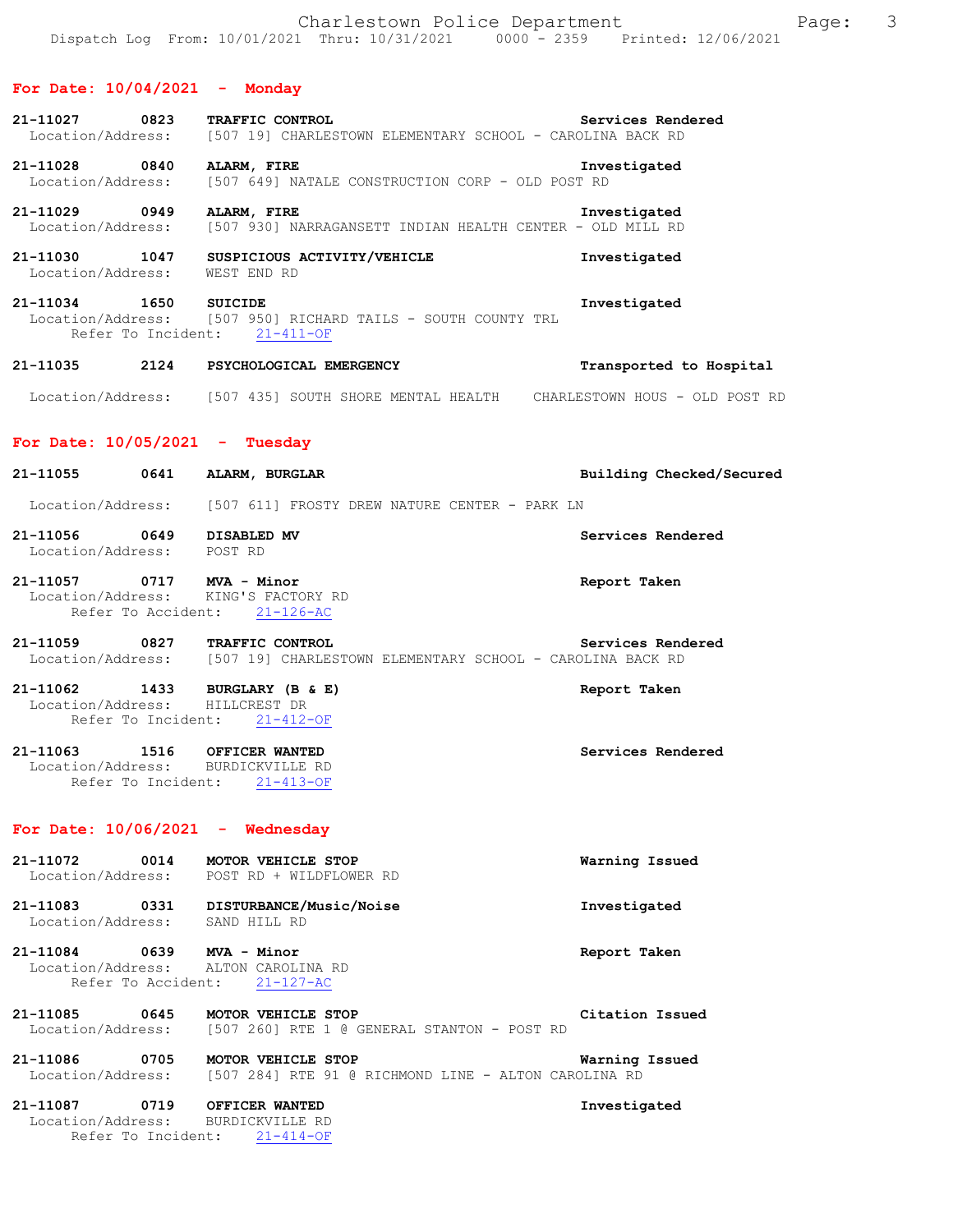| 21-11088 0720 MOTOR VEHICLE STOP | Location/Address: POST RD + ROSS HILL RD                                                                                            | Warning Issued     |
|----------------------------------|-------------------------------------------------------------------------------------------------------------------------------------|--------------------|
| 21-11089 0754                    | FOLLOW-UP INVESTIGATION                                                                                                             | No Action Required |
| Location/Address:                | DRIFTWOOD DR                                                                                                                        |                    |
| 21-11090 0817 TRAFFIC CONTROL    | Location/Address: [507 19] CHARLESTOWN ELEMENTARY SCHOOL - CAROLINA BACK RD                                                         | Services Rendered  |
|                                  | 21-11091 0824 ASSIST OTHER TOWN DEPT<br>Location/Address: [507 19] CHARLESTOWN ELEMENTARY SCHOOL - CAROLINA BACK RD                 | Services Rendered  |
| 21-11092 1136 CIVIL MATTER       | Location/Address: [507 647] ACHINBACK FARM - ROSS HILL RD<br>Refer To Incident: 21-415-OF                                           | Report Taken       |
| 21-11093 1144 WELL BEING CHECK   | Location/Address: [507 284] RTE 91 @ RICHMOND LINE - ALTON CAROLINA RD<br>Refer To Incident: 21-416-OF                              | Services Rendered  |
|                                  | 21-11094 1357 ROAD HAZARD/OBSTRUCTION Services Rendered<br>Location/Address: [507 215] SAINT ANDREW LUTHERAN CHURCH - EAST BEACH RD |                    |
|                                  | 21-11097 1630 MVA - W/Injury/Fluid/Hazard<br>Location/Address: POST RD + CROSS MILLS RD<br>Refer To Accident: 21-128-AC             | Report Taken       |

**21-11098 1647 OFFICER WANTED Investigated**  Location/Address: SHANNOCK RD

**21-11101 1952 ANIMAL COMPLAINT Services Rendered**  Location/Address: NARROW LN + POST RD

# **For Date: 10/07/2021 - Thursday**

| 21-11117 0303                                                   | ALARM, BURGLAR                                                                                                                           | Building Checked/Secured |
|-----------------------------------------------------------------|------------------------------------------------------------------------------------------------------------------------------------------|--------------------------|
| Location/Address: KENNEDY LN                                    |                                                                                                                                          |                          |
| 21-11118 0401 ALARM, FIRE                                       | Location/Address: [507 19] CHARLESTOWN ELEMENTARY SCHOOL - CAROLINA BACK RD                                                              | <b>False Alarm</b>       |
| 21-11119 0637 ANIMAL COMPLAINT<br>Location/Address: OLD POST RD |                                                                                                                                          | Services Rendered        |
| 21-11120 0657 MOTOR VEHICLE STOP                                | Location/Address: PROSSER TRL + POST RD                                                                                                  | Warning Issued           |
| 21-11121 0816 TRAFFIC CONTROL                                   | Location/Address: [507 19] CHARLESTOWN ELEMENTARY SCHOOL - CAROLINA BACK RD                                                              | Investigated             |
|                                                                 | Services Rendered<br>21-11123 0828 ASSIST OTHER TOWN DEPT<br>Location/Address: [507 19] CHARLESTOWN ELEMENTARY SCHOOL - CAROLINA BACK RD |                          |
| 21-11126 1010 MOTOR VEHICLE STOP                                | Location/Address: SOUTH COUNTY TRL + NEW BISCUIT CITY RD                                                                                 | Warning Issued           |
| 21-11127 1135 OFFICER WANTED<br>Location/Address: ROSS HILL RD  | Refer To Incident: 21-418-OF                                                                                                             | Report Taken             |
| 21-11128 1152                                                   | OFFICER WANTED                                                                                                                           | No Action Required       |
|                                                                 | Location/Address: [507 647] ACHINBACK FARM - ROSS HILL RD                                                                                |                          |
| 21-11129 1222 MOTOR VEHICLE STOP<br>Location/Address:           | SOUTH COUNTY TRL + WHIPPLE DR                                                                                                            | Warning Issued           |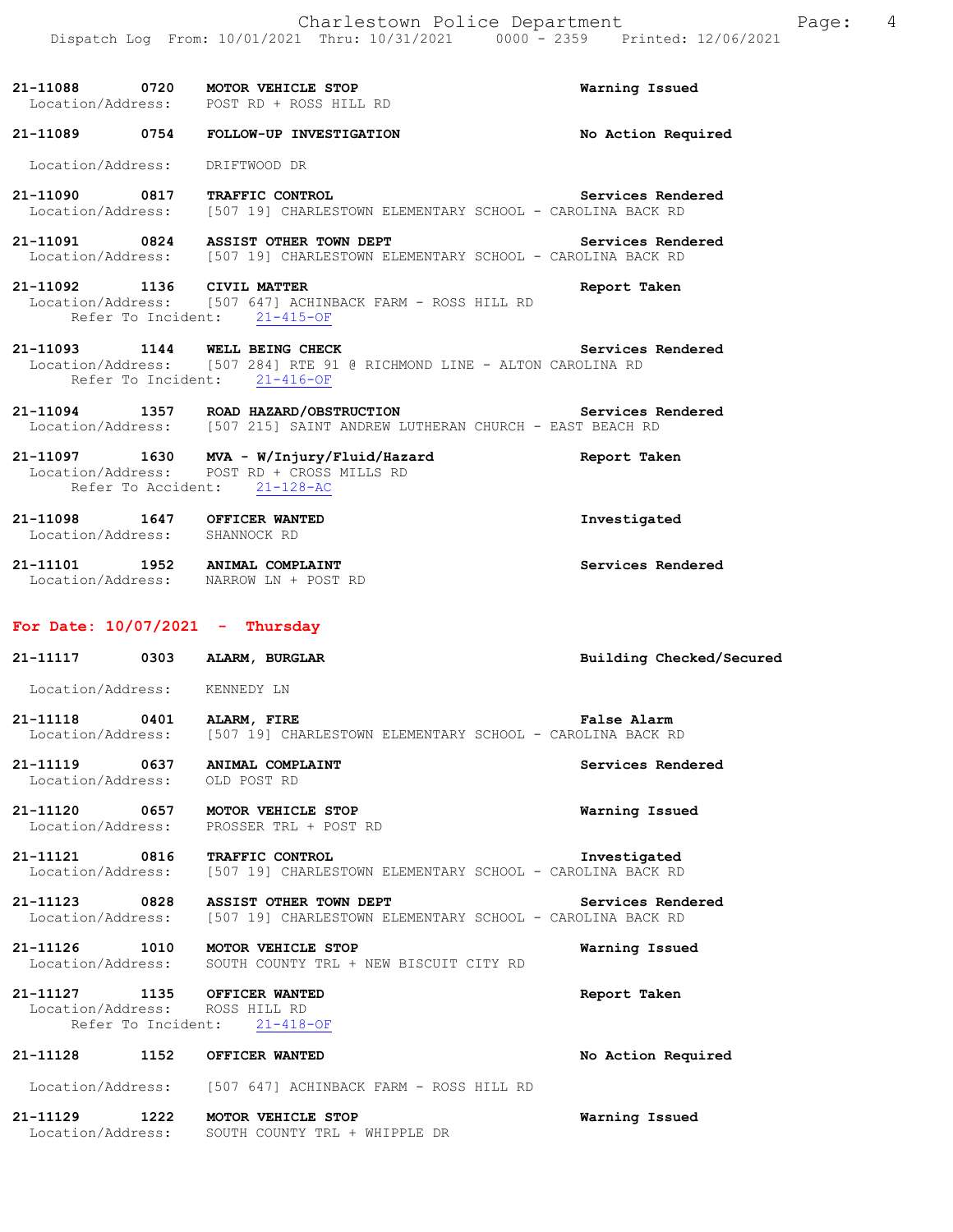Charlestown Police Department Page: 5 Dispatch Log From: 10/01/2021 Thru: 10/31/2021 0000 - 2359 Printed: 12/06/2021

**21-11132 1605 OFFICER WANTED Services Rendered**  Location/Address: [507 319] EAST BEACH BACK TRACK - EAST BEACH RD

**21-11133 1612 SUSPICIOUS ACTIVITY/VEHICLE Services Rendered**  Location/Address: WELLS LN

**21-11134 1708 DISABLED MV Services Rendered**  Location/Address: SHUMANKANUC HILL RD

**21-11135 1753 ALARM, FIRE Services Rendered**  Location/Address: OLD FARM WAY

**21-11136 2055 MOTOR VEHICLE STOP Warning Issued**  Location/Address: POST RD + CROSS MILLS RD

**21-11137 2111 MOTOR VEHICLE STOP Citation Issued**  Location/Address: POST RD

#### **For Date: 10/08/2021 - Friday**

**21-11150 0151 MVA - Minor Services Rendered**  Vicinity of: POST RD + SOUTH COUNTY TRL Refer To Accident: 21-129-AC

**21-11151 0412 ALARM, BURGLAR Building Checked/Secured** 

Location/Address: [507 254] GALAPAGOS COLLECTION - OLD POST RD

**21-11152 0800 ALARM, BURGLAR Building Checked/Secured** 

Location/Address: FIFTH AVE

**21-11153 0805 TRAFFIC CONTROL Services Rendered**  Location/Address: [507 19] CHARLESTOWN ELEMENTARY SCHOOL - CAROLINA BACK RD

**21-11154 0927 ASSIST CITIZEN Services Rendered**  Location/Address:

**21-11156 1317 WELL BEING CHECK Investigated**  Location/Address: [507 494] OLD MILL RD

**21-11158 1641 BURGLARY (B & E) Investigated**  Location/Address: SHANNOCK RD

#### **21-11159 1720 DISABLED MV No Action Required**

Location/Address: POST RD + LAKESIDE DR

**21-11160 1733 MVA - Minor Report Taken**  ALTON CAROLINA RD + HILLTOP DR Refer To Accident: 21-130-AC

**21-11161 1818 FIRE, STRUCTURE Could Not Locate**  Location/Address: TOCKWOTTEN COVE RD

**21-11162 2216 MOTOR VEHICLE STOP Warning Issued**  Location/Address: [507 100] RTE 1 @ FIORES (MILE MARKER 8.0) - POST RD

**21-11163 2302 MOTOR VEHICLE STOP Taken/Refered to Other Agency**

Vicinity of: [507 275] RTE 1 @ WESTERLY LINE - POST RD

#### **For Date: 10/09/2021 - Saturday**

| 21–11185          | 0952 | ALARM, BURGLAR | <b>False Alarm</b> |
|-------------------|------|----------------|--------------------|
| Location/Address: |      | BUDDINGTON RD  |                    |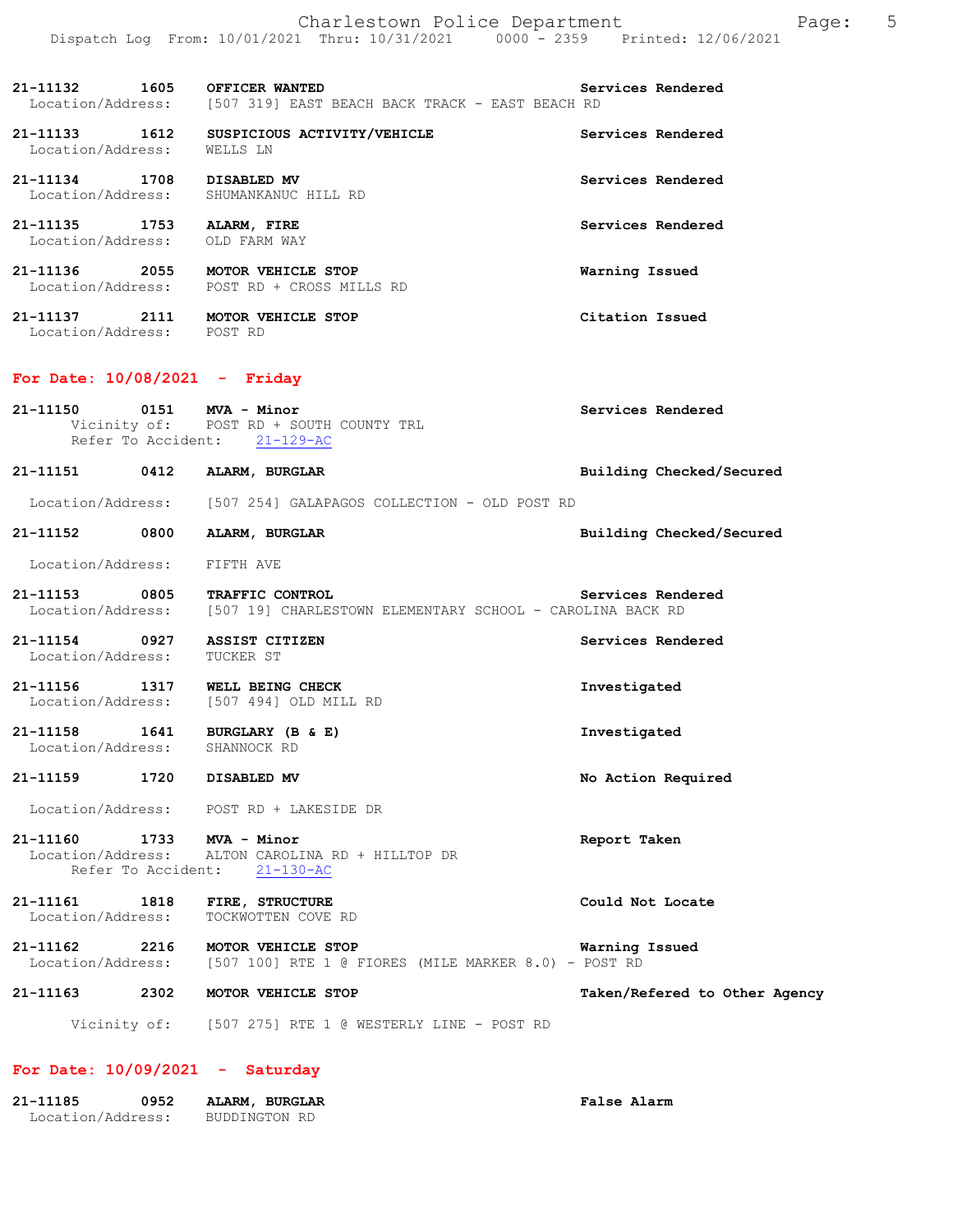| 21-11186<br>Location/Address: | 1027 | <b>JUVENILE OFFENSES</b><br>PERKINS LN          | Investigated     |
|-------------------------------|------|-------------------------------------------------|------------------|
| 21-11187<br>Location/Address: | 2036 | MOTOR VEHICLE COMPLAINT<br>POST RD + HOXSIE AVE | Could Not Locate |
| 21-11188<br>Location/Address: | 2055 | MOTOR VEHICLE STOP<br>EAST BEACH RD             | Warning Issued   |
| 21-11189                      | 2155 | DISTURBANCE/Music/Noise                         | Investigated     |

### **For Date: 10/10/2021 - Sunday**

Vicinity of: KLONDIKE RD

| 21-11209 | 0856         | MOTOR VEHICLE COMPLAINT               | Investigated |
|----------|--------------|---------------------------------------|--------------|
|          | Vicinity of: | [507 271] RTE 1 @ MICHAEL'S - POST RD |              |

**21-11212 1518 POLICE INFORMATION Investigated**  Location/Address: SOUTH COUNTY TRL

**21-11213 1635 DOMESTIC/Assault/Diso/Other Investigated**  Location/Address: [507 943] SHANNOCK VILLAGE COTTAGES - SHANNOCK RD Refer To Incident: 21-419-OF

**21-11214 1658 DOMESTIC/Assault/Diso/Other Investigated**  Location/Address: OLD POST RD

**21-11215 1729 FOLLOW-UP INVESTIGATION Investigated**  Location/Address: [507 943] SHANNOCK VILLAGE COTTAGES - SHANNOCK RD Refer To Incident: 21-419-OF

**21-11216 2326 ROAD HAZARD/OBSTRUCTION Services Rendered**  Vicinity of: POST RD + PROSSER TRL

#### **For Date: 10/11/2021 - Monday**

**21-11231 0752 DISABLED MV Services Rendered**  Location/Address: POST RD + SCHOOLHOUSE POND RD

**21-11232 0810 MOTOR VEHICLE STOP Warning Issued**  Location/Address: ALTON CAROLINA RD + HILLTOP DR

**21-11233 0819 MOTOR VEHICLE STOP Warning Issued**  Location/Address: [507 284] RTE 91 @ RICHMOND LINE - ALTON CAROLINA RD

**21-11234 0836 MOTOR VEHICLE STOP Warning Issued**  Location/Address: ALTON CAROLINA RD + HILLTOP DR

**21-11236 0921 MOTOR VEHICLE STOP Warning Issued**  Location/Address: [507 9] BRENDA'S BEAUTY SALON - ALTON CAROLINA RD

**21-11237 0929 MOTOR VEHICLE STOP Warning Issued**  [507 284] RTE 91 @ RICHMOND LINE - ALTON CAROLINA RD

**21-11238 0941 MOTOR VEHICLE STOP Warning Issued**  Vicinity of: [507 657] COUNTRY FOOD MART, LLC - SOUTH COUNTY TRL

**21-11239 0941 MOTOR VEHICLE STOP Warning Issued**  Location/Address: POST RD + FALCONE LN

**21-11242 1116 TRAFFIC CONTROL No Action Required** 

Location/Address: SOUTH OF SSMH - POST RD

**21-11244 1602 OFFICER WANTED Services Rendered**  Location/Address: [507 381] CVS PHARMACY - OLD POST RD

**21-11246 1640 SUSPICIOUS ACTIVITY/VEHICLE Services Rendered**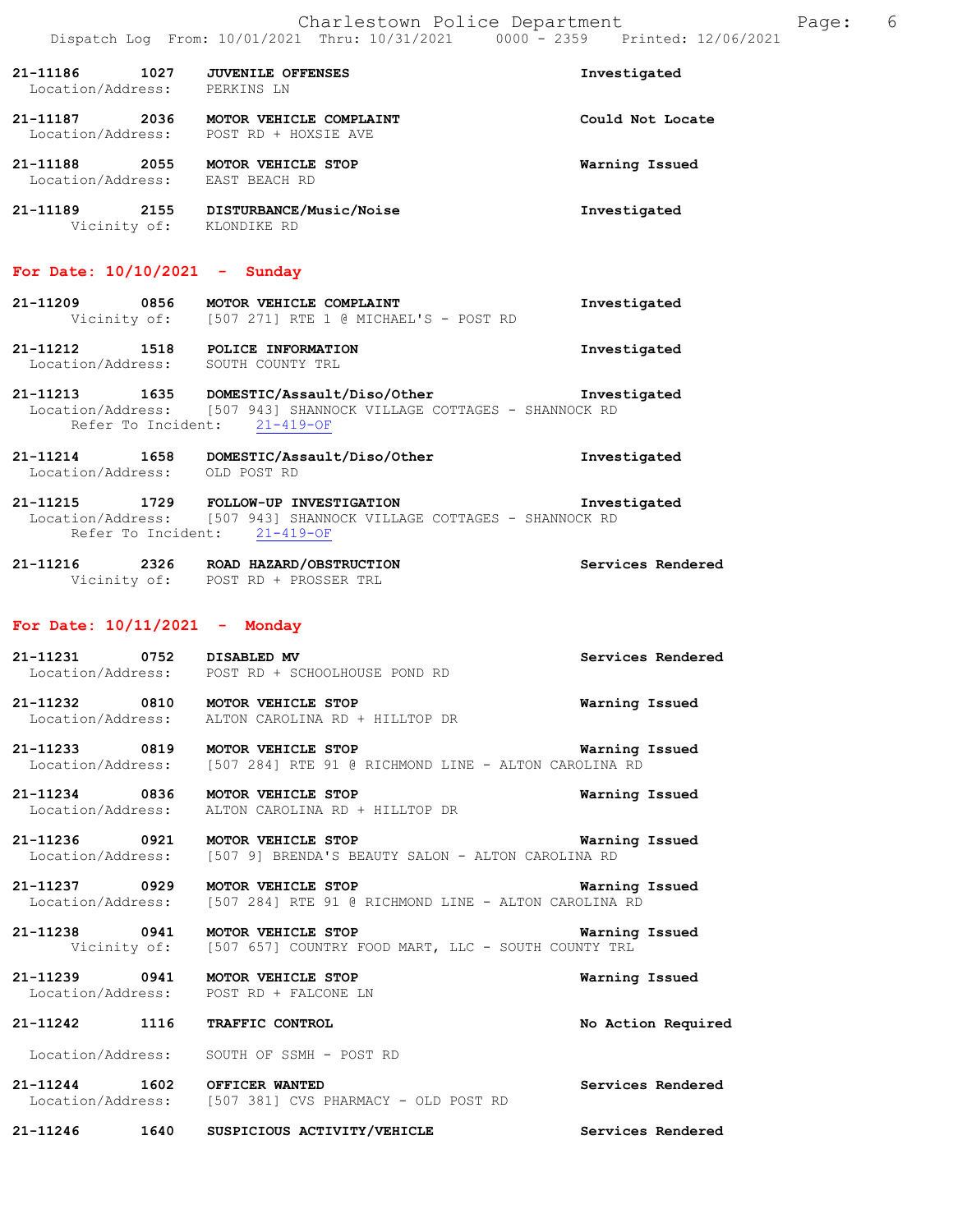Charlestown Police Department Page: 7 Dispatch Log From: 10/01/2021 Thru: 10/31/2021 0000 - 2359 Printed: 12/06/2021 Location/Address: PEQUOT DR **21-11248 1758 MOTOR VEHICLE STOP Warning Issued**  Location/Address: POST RD + SCHOOLHOUSE POND RD **21-11250 2256 ALARM, BURGLAR Building Checked/Secured**  Location/Address: [507 254] GALAPAGOS COLLECTION - OLD POST RD **21-11251 2323 MOTOR VEHICLE STOP Warning Issued**   $[507 258]$  RTE 1 @ SOUTH KINGSTOWN LINE (MM 11.4) - POST RD **21-11252 2341 MOTOR VEHICLE STOP Warning Issued**  Location/Address: POST RD + WEST BEACH RD **For Date: 10/12/2021 - Tuesday 21-11264 0332 ALARM, BURGLAR Building Checked/Secured**  Location/Address: [507 254] GALAPAGOS COLLECTION - OLD POST RD **21-11265 0830 TRAFFIC CONTROL Services Rendered**  Location/Address: [507 19] CHARLESTOWN ELEMENTARY SCHOOL - CAROLINA BACK RD **21-11266 0851 MOTOR VEHICLE STOP Warning Issued**  Location/Address: [507 261] RTE 1 @ STATE GARAGE (MILE MARKER 9.6) - POST RD **21-11267 0905 MOTOR VEHICLE STOP Warning Issued**  Location/Address: [507 854] WINDSWEPT INN - PROSSER TRL **21-11268** 0912 MOTOR VEHICLE STOP Warning Issued<br>Vicinity of: [507 28] SIMPLE PEASURES - SOUTH COUNTY TRL [507 28] SIMPLE PEASURES - SOUTH COUNTY TRL **21-11269 0940 TRAFFIC CONTROL No Action Required**  Location/Address: [507 604] BESTWAY GAS STATION - POST RD **21-11270 0941 TRAFFIC CONTROL No Action Required**  Location/Address: CAROLINA BACK RD **21-11271 1040 POLICE INFORMATION Report Taken**  Location/Address: [507 642] CHARLESTOWN POLICE DEPARTMENT - OLD POST RD Refer To Incident: 21-420-OF **21-11273 1430 MOTOR VEHICLE STOP Warning Issued**  Location/Address: [507 29] ARROWHEAD DENTAL - SOUTH COUNTY TRL **21-11274 1439 DISABLED MV Investigated**  Location/Address: POST RD + FALCONE LN **21-11276 1711 DOMESTIC/Assault/Diso/Other Arrest(s) Made**  Location/Address: SOUTH NIANTIC DR Refer To Arrest: 21-109-AR **21-11277 1808 MVA - W/Injury/Fluid/Hazard Report Taken**  Vicinity of: KING'S FACTORY RD Refer To Accident: 21-131-AC **21-11278 2037 POLICE TRANSPORT Services Rendered**  Location/Address: [507 642] CHARLESTOWN POLICE DEPARTMENT - OLD POST RD **For Date: 10/13/2021 - Wednesday 21-11288 0105 SUSPICIOUS ACTIVITY/VEHICLE Could Not Locate**  Location/Address: [507 275] RTE 1 @ WESTERLY LINE - POST RD **21-11291 0114 MOTOR VEHICLE STOP Warning Issued**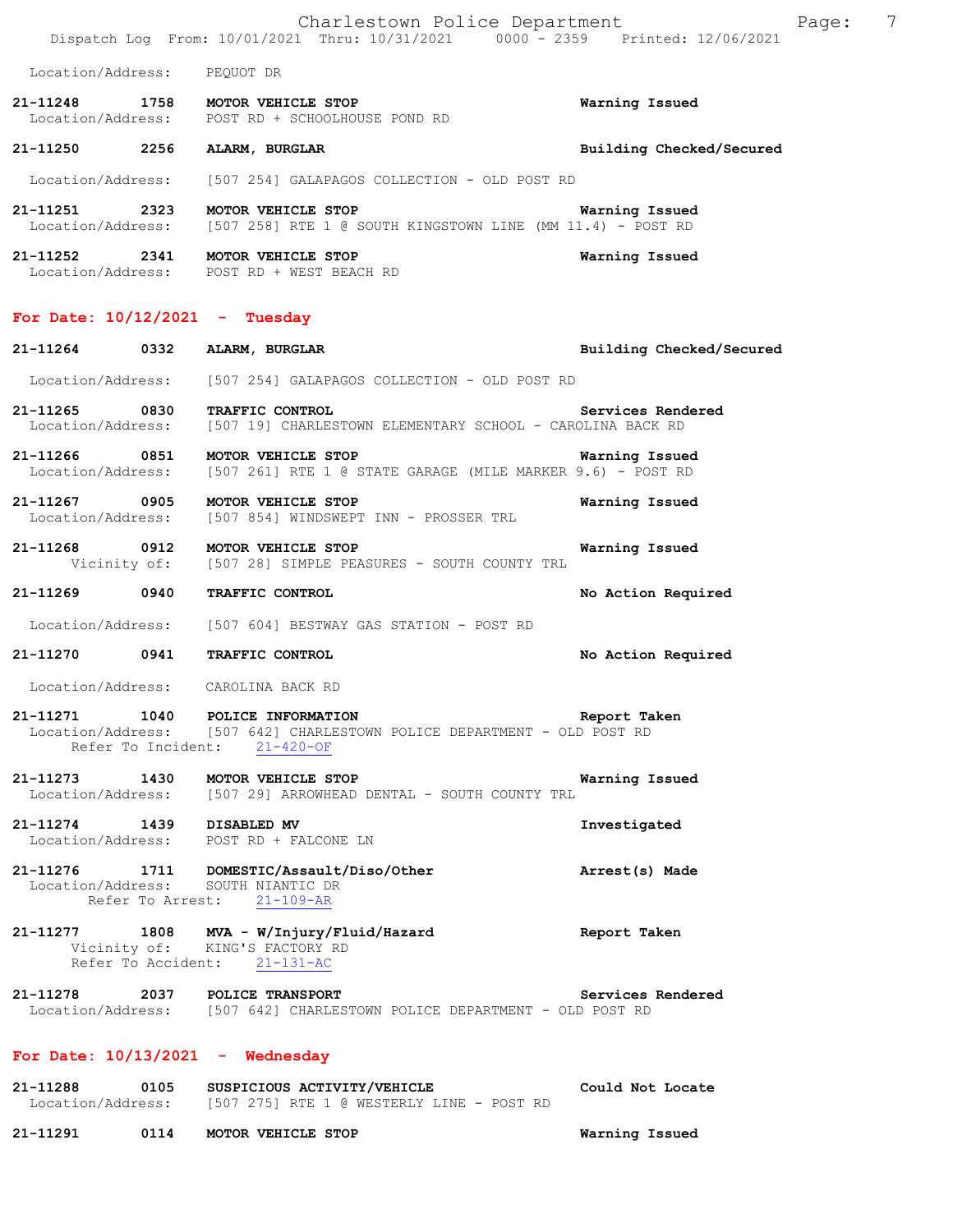|                                                                 |      | Charlestown Police Department<br>Dispatch Log From: 10/01/2021 Thru: 10/31/2021 0000 <sup>-</sup> 2359 Printed: 12/06/2021 | 8<br>Page:                    |
|-----------------------------------------------------------------|------|----------------------------------------------------------------------------------------------------------------------------|-------------------------------|
|                                                                 |      | Vicinity of: [507 29] ARROWHEAD DENTAL - SOUTH COUNTY TRL                                                                  |                               |
|                                                                 |      | 21-11297 0150 MOTOR VEHICLE STOP<br>Location/Address: [507 260] RTE 1 @ GENERAL STANTON - POST RD                          | Warning Issued                |
|                                                                 |      | 21-11299 0827 ASSIST OTHER TOWN DEPT<br>Location/Address: [507 19] CHARLESTOWN ELEMENTARY SCHOOL - CAROLINA BACK RD        | Services Rendered             |
| 21-11300 0831                                                   |      | TRAFFIC CONTROL<br>Location/Address: [507 19] CHARLESTOWN ELEMENTARY SCHOOL - CAROLINA BACK RD                             | Services Rendered             |
| 21-11302 0840 ASSIST ELDERLY<br>Location/Address: OLD POST RD   |      |                                                                                                                            | Services Rendered             |
| 21-11303 0848 TRAFFIC CONTROL<br>Location/Address: ROSS HILL RD |      |                                                                                                                            | Services Rendered             |
| 21-11304 0901                                                   |      | TRAFFIC CONTROL                                                                                                            | No Action Required            |
|                                                                 |      | Location/Address: CHARLESTOWN BEACH RD                                                                                     |                               |
|                                                                 |      | 21-11306 0923 ASSIST OTHER POLICE DEPT                                                                                     | Taken/Refered to Other Agency |
|                                                                 |      | Location/Address: HEALEY BROOK DR                                                                                          |                               |
| Location/Address: OLD MILL RD<br>Refer To Incident:             |      | 21-11309 1229 POLICE INFORMATION<br>$21 - 421 - OF$                                                                        | Report Taken                  |
| 21-11310 1331 CIVIL MATTER                                      |      | Location/Address: CAROLINA BACK RD                                                                                         | Services Rendered             |
| Location/Address: OLD POST RD                                   |      | 21-11311 1425 POLICE INFORMATION                                                                                           | Services Rendered             |
| 21-11312 1517 BURGLARY (B & E)<br>Refer To Incident:            |      | Location/Address: BUCKEYE BROOK RD<br>$21 - 422 - OF$                                                                      | Report Taken                  |
|                                                                 |      | 21-11314 1623 MOTOR VEHICLE STOP<br>Location/Address: POST RD + BEND RD                                                    | Warning Issued                |
| 21-11315                                                        | 1634 | FOLLOW-UP INVESTIGATION<br>Location/Address: KING'S FACTORY RD                                                             | Investigated                  |
|                                                                 |      | 21-11316 1817 FOLLOW-UP INVESTIGATION<br>Location/Address: [507 642] CHARLESTOWN POLICE DEPARTMENT - OLD POST RD           | Services Rendered             |
| 21-11318 1841                                                   |      | MOTOR VEHICLE STOP<br>Location/Address: POST RD + ROSS HILL RD                                                             | Warning Issued                |
| For Date: $10/14/2021$ - Thursday                               |      |                                                                                                                            |                               |
| 21-11326                                                        | 0100 | ALARM, BURGLAR                                                                                                             | Building Checked/Secured      |
| Location/Address:                                               |      | [507 254] GALAPAGOS COLLECTION - OLD POST RD                                                                               |                               |
| 21-11331<br>Location/Address:                                   | 0825 | TRAFFIC CONTROL<br>[507 19] CHARLESTOWN ELEMENTARY SCHOOL - CAROLINA BACK RD                                               | Services Rendered             |
| 21-11332<br>Location/Address:                                   | 0827 | ASSIST OTHER TOWN DEPT<br>[507 19] CHARLESTOWN ELEMENTARY SCHOOL - CAROLINA BACK RD                                        | Services Rendered             |
| 21-11333<br>Location/Address:                                   | 0917 | FOUND/LOST PROPERTY<br>LAKESIDE DR                                                                                         | Services Rendered             |
| 21-11335                                                        | 0931 | ALARM, BURGLAR                                                                                                             | Building Checked/Secured      |
|                                                                 |      | Location/Address: ELIZABETH COOPER DR                                                                                      |                               |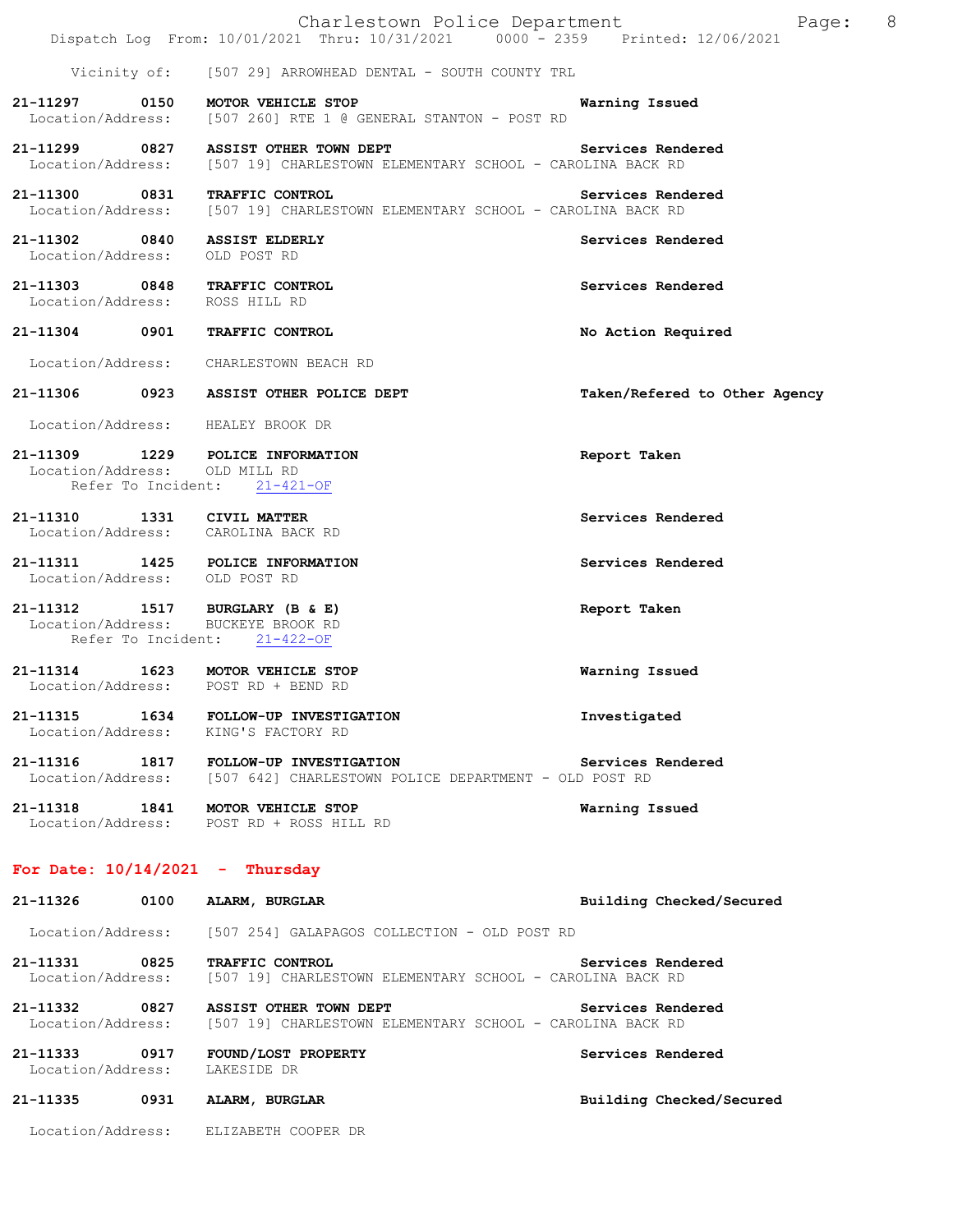## **21-11336 1053 MOTOR VEHICLE COMPLAINT Report Taken**  Location/Address: POST RD + FALCONE LN Refer To Incident: 21-423-OF

Location/Address: CAROLINA BACK RD

21-11338 1232 ASSIST CITIZEN **Services Rendered** Location/Address: [507 21] BURLINGAME STATE PARK - CAMPING AREA - BURLINGAME STA [507 21] BURLINGAME STATE PARK - CAMPING AREA - BURLINGAME STATE PARK RD

**21-11337 1130 HOUSE CHECK No Action Required** 

**21-11342 1355 ALARM, BURGLAR Investigated**  Location/Address: [507 76] DOWNEY WEAVER POST - WHIPPLE DR

**21-11345 1523 MOTOR VEHICLE STOP Warning Issued**  Vicinity of: [507 269] RTE 1 @ DRIVING RANGE - POST RD

**21-11346 1530 MOTOR VEHICLE STOP Warning Issued**  Vicinity of: [507 100] RTE 1 @ FIORES (MILE MARKER 8.0) - POST RD

**21-11347 1540 MOTOR VEHICLE STOP Warning Issued**  POST RD + KING'S FACTORY RD

**21-11348 1658 MOTOR VEHICLE STOP Citation Issued**  Location/Address: [507 28] SIMPLE PEASURES - SOUTH COUNTY TRL

**21-11349 1703 ASSIST CITIZEN Report Taken**  Location/Address: [507 241] LAND HARBOR TRAILOR PARK - LAND HARBOR DR Refer To Incident: 21-424-OF

**21-11350 1716 FOLLOW-UP INVESTIGATION Investigated**  Location/Address: COBLEIGH ST **21-11352 1846 ROAD HAZARD/OBSTRUCTION Investigated** 

Location/Address: [507 413] HILLTOP DR

**21-11353 2303 OFFICER WANTED Report Taken**  Location/Address: [507 72] CUMBERLAND FARMS - OLD POST RD Refer To Incident: 21-425-OF

### **For Date: 10/15/2021 - Friday**

| 21-11364 0107 MOTOR VEHICLE STOP<br>Refer To Summons: | Vicinity of: MATUNUCK SCHOOLHOUSE RD + CHARLESTOWN BEACH RD<br>$21 - 110 - AR$                                      | Arrest(s) Made     |
|-------------------------------------------------------|---------------------------------------------------------------------------------------------------------------------|--------------------|
| 21-11374<br>0617                                      | POLICE INFORMATION                                                                                                  | No Action Required |
| Location/Address: BUCKEYE BROOK RD                    |                                                                                                                     |                    |
| 21-11376<br>0731                                      | ANIMAL COMPLAINT                                                                                                    | No Action Required |
|                                                       | Location/Address: [507 83] MEADOW BROOK INN - CAROLINA BACK RD                                                      |                    |
| 21-11377 0809<br>Location/Address:                    | <b>TRAFFIC CONTROL</b><br>SOUTH COUNTY TRL + SHANNOCK RD                                                            | Services Rendered  |
| 21-11378 0822                                         | <b>TRAFFIC CONTROL</b><br>Location/Address: [507 19] CHARLESTOWN ELEMENTARY SCHOOL - CAROLINA BACK RD               | Services Rendered  |
| 21-11379 0824<br>Location/Address: KING'S FACTORY RD  | MOTOR VEHICLE STOP                                                                                                  | Warning Issued     |
|                                                       | 21-11380 0826 ASSIST OTHER TOWN DEPT<br>Location/Address: [507 19] CHARLESTOWN ELEMENTARY SCHOOL - CAROLINA BACK RD | Services Rendered  |
| 21-11381 0834<br>Location/Address:                    | MOTOR VEHICLE STOP<br>RICHMOND LINE - KING'S FACTORY RD                                                             | Warning Issued     |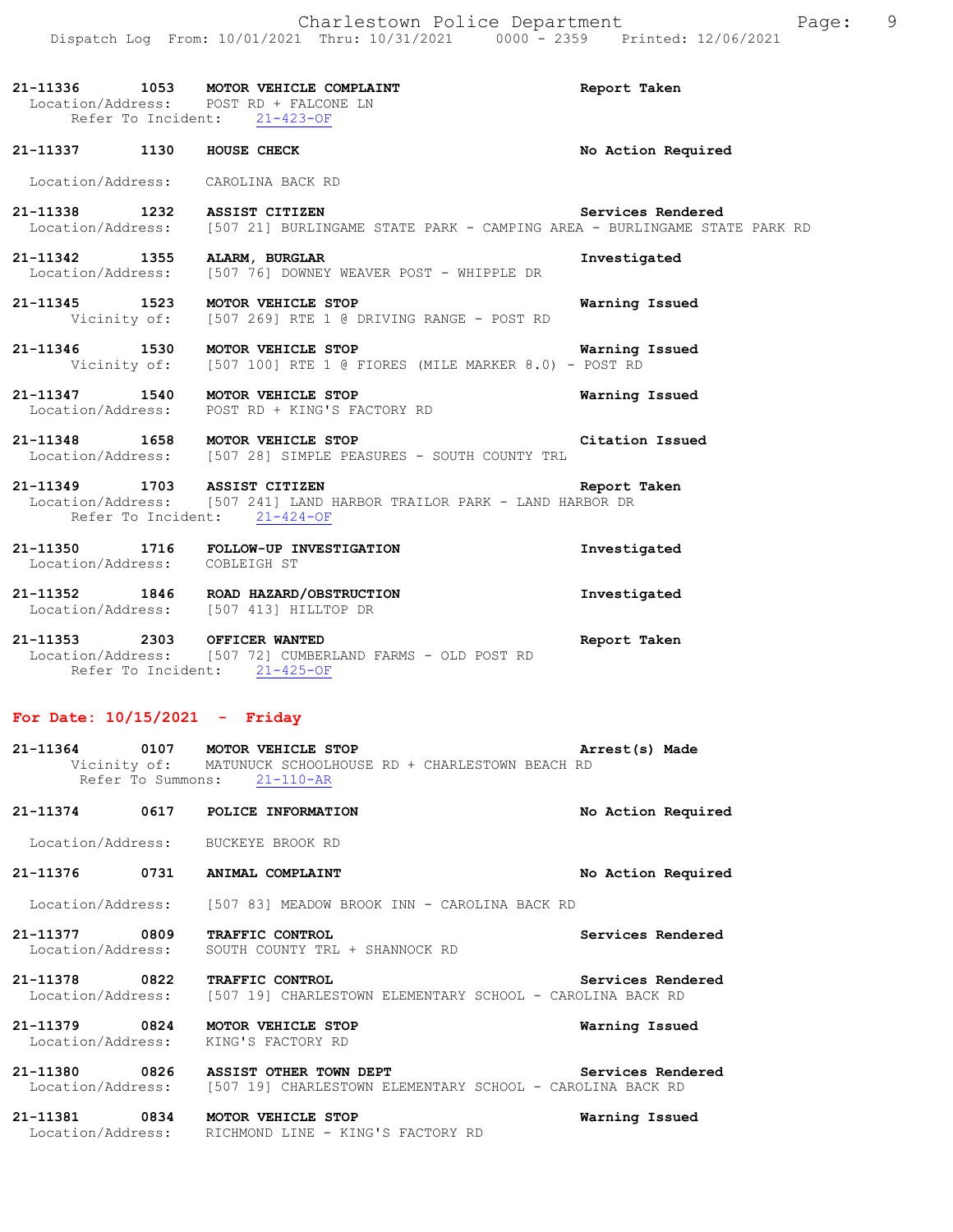**21-11382 0845 MOTOR VEHICLE STOP Warning Issued**  Location/Address: RICHMOND TOWN LINE - KING'S FACTORY RD

**21-11383 0848 MOTOR VEHICLE STOP Warning Issued**  Location/Address: RICHMOND TOWN LINE - KING'S FACTORY RD

**21-11384 1013 CIVIL MATTER Services Rendered**  Location/Address: KING'S FACTORY RD

**21-11385 1025 ASSIST OTHER TOWN DEPT Services Rendered**  Location/Address: KLONDIKE RD + LAUREL RD

**21-11387 1057 FIRE, STRUCTURE Extinquished**  Location/Address: BURDICKVILLE RD

**21-11388 1232 ALARM, BURGLAR False Alarm**  Location/Address: UPPER HIGHLAND RD

**21-11389 1727 MVA - Minor Report Taken**  Location/Address: [507 357] K&S PIZZA - CAROLINA BACK RD Refer To Accident: 21-132-AC

**21-11390 2017 ALARM, BURGLAR Investigated**  Location/Address: [507 964] N.O. BAR CLAM SHACK - CHARLESTOWN BEACH RD

**21-11393 2300 ANIMAL COMPLAINT No Action Required**  Vicinity of: COBLEIGH ST

**21-11394 2320 SUSPICIOUS ACTIVITY/VEHICLE Could Not Locate**  Vicinity of: MARITIME DR + TOCKWOTTEN COVE RD

#### **For Date: 10/16/2021 - Saturday**

| 21-11406 | 0021              | <b>TRAFFIC CONTROL</b>   | Services Rendered |
|----------|-------------------|--------------------------|-------------------|
|          | Location/Address: | OLD POST RD + FALCONE LN |                   |
|          |                   |                          |                   |

**21-11408 0059 ANIMAL COMPLAINT Services Rendered**  Vicinity of: KLONDIKE RD

**21-11414 0232 ANIMAL COMPLAINT Services Rendered**  Vicinity of: [507 279] RTE 2 @ CHARLESTOWN TOWN HALL - SOUTH COUNTY TRL

**21-11415 0704 MOTOR VEHICLE STOP Warning Issued**  Location/Address:

**21-11416 0718 WELL BEING CHECK Taken/Refered to Other Agency**

Location/Address: [507 309] RTE 1A @ CROSS MILLS FIRE DEPARTMENT - OLD POST RD

**21-11417 0729 PSYCHOLOGICAL EMERGENCY Transported to Hospital** 

Location/Address: OLD POST RD + MATUNUCK SCHOOLHOUSE RD

**21-11419 0945 FOLLOW-UP INVESTIGATION Services Rendered**  Location/Address: [507 72] CUMBERLAND FARMS - OLD POST RD

**21-11421 1028 MOTOR VEHICLE STOP Warning Issued**  Vicinity of: BUCKEYE BROOK RD

**21-11422 1129 MOTOR VEHICLE STOP Warning Issued**  Location/Address: [507 260] RTE 1 @ GENERAL STANTON - POST RD

**21-11423 1348 POLICE INFORMATION Services Rendered**  [507 642] CHARLESTOWN POLICE DEPARTMENT - OLD POST RD Refer To Incident: 21-426-OF

**21-11424 1540 POLICE INFORMATION Services Rendered**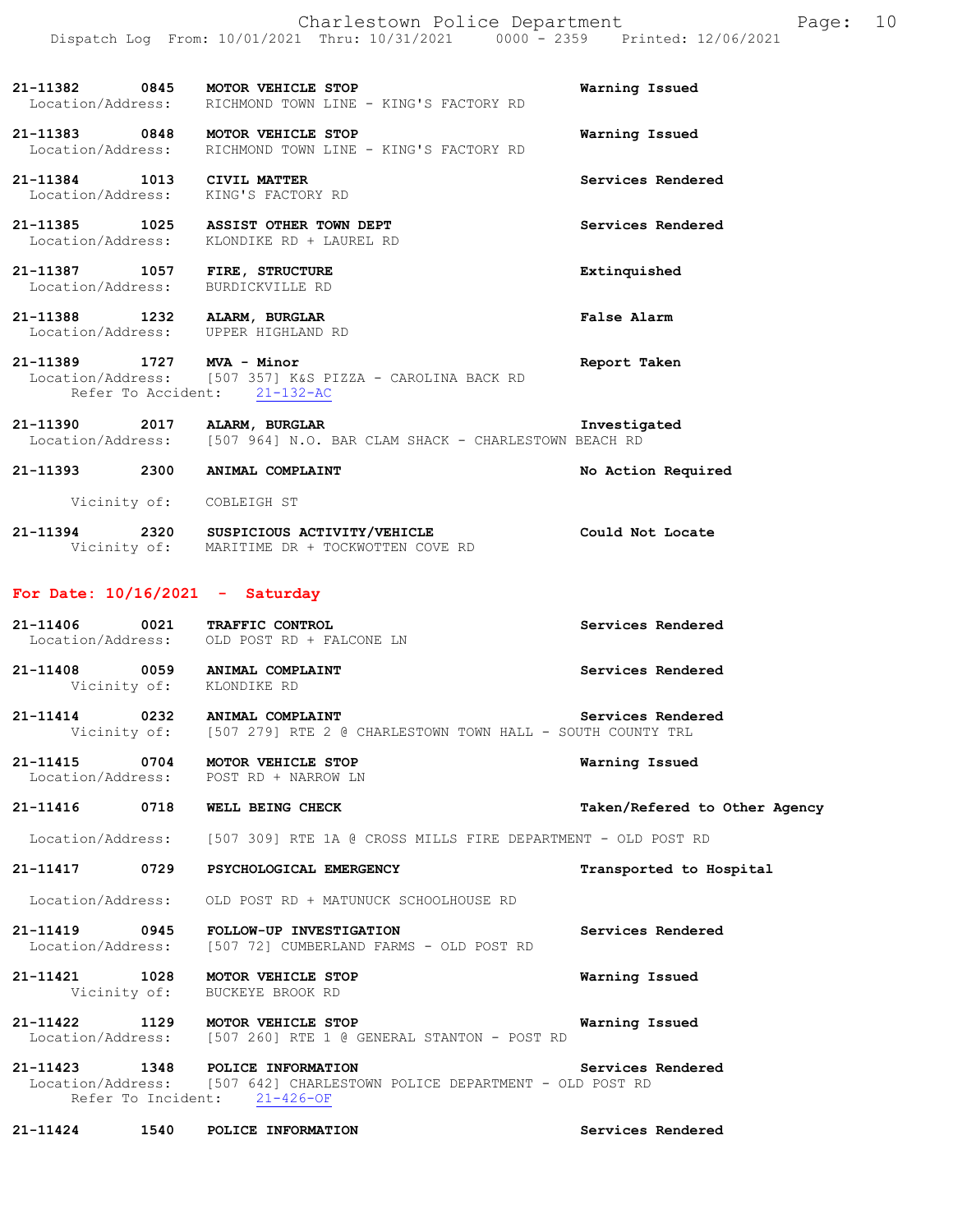Location/Address: KLONDIKE RD

### **21-11425 1541 MVA - Minor Report Taken**  Location/Address: [507 653] THE COVE RESTURANT - OLD POST RD Refer To Accident: 21-133-AC

**21-11426 1611 POLICE INFORMATION Investigated**  Location/Address: MATTHIUS LN **21-11427 1621 DISTURBANCE/Music/Noise Investigated**  Location/Address: KLONDIKE RD

Refer To Incident: 21-427-OF

- **21-11428 1922 PARKING VIOLATIONS Unfounded**  Vicinity of: KLONDIKE RD
- **21-11429 2001 DOMESTIC/Assault/Diso/Other Arrest(s) Made**  Location/Address: CEDAR MEADOWS RD Refer To Arrest: 21-111-AR
- **21-11431 2116 DISTURBANCE/Music/Noise Investigated**  Location/Address: RAM ISLAND RD

#### **For Date: 10/17/2021 - Sunday**

| 21-11437          | 0031<br>Vicinity of: | WELL BEING CHECK<br>NEW BISCUIT CITY RD      | Services Rendered |                          |
|-------------------|----------------------|----------------------------------------------|-------------------|--------------------------|
| 21-11442          | 0217                 | ALARM, BURGLAR                               |                   | Building Checked/Secured |
| Location/Address: |                      | [507 254] GALAPAGOS COLLECTION - OLD POST RD |                   |                          |

- **21-11445 0636 ALARM, FIRE False Alarm**  Location/Address: SOUTH ARNOLDA RD
- **21-11447 0738 DOMESTIC/Assault/Diso/Other Arrest(s) Made**  Location/Address: WILLOW RD Refer To Arrest:  $\frac{21-112-AR}{21-428-OF}$ Refer To Incident:

# **21-11449 1044 PSYCHOLOGICAL EMERGENCY Transported to Hospital**  Location/Address: [507 642] CHARLESTOWN POLICE DEPARTMENT - OLD POST RD

**21-11450 1058 POLICE TRANSPORT Services Rendered**  Location/Address: [507 642] CHARLESTOWN POLICE DEPARTMENT - OLD POST RD

**21-11451 1144 WELL BEING CHECK Services Rendered**  Location/Address: [507 644] BJ'S BED AND BREAKFAST - LIISA DR

**21-11455 1535 ESCORT Services Rendered**  Location/Address: NORTH CASTLE WAY

#### **21-11458 1648 MOTOR VEHICLE STOP Arrest(s) Made**  Location/Address: [507 269] RTE 1 @ DRIVING RANGE - POST RD Refer To Summons: 21-113-AR

**21-11459 1805 ALARM, FIRE Investigated**  Location/Address: [507 31] BLUE SHUTTERS BEACH - EAST BEACH RD

**21-11461 1851 POLICE INFORMATION Services Rendered**  Location/Address: [507 38] CHARLESTOWN POST OFFICE - OLD POST RD

### **21-11462 1854 MOTOR VEHICLE STOP No Action Required**

Location/Address: OLD POST RD + FALCONE LN

**For Date: 10/18/2021 - Monday**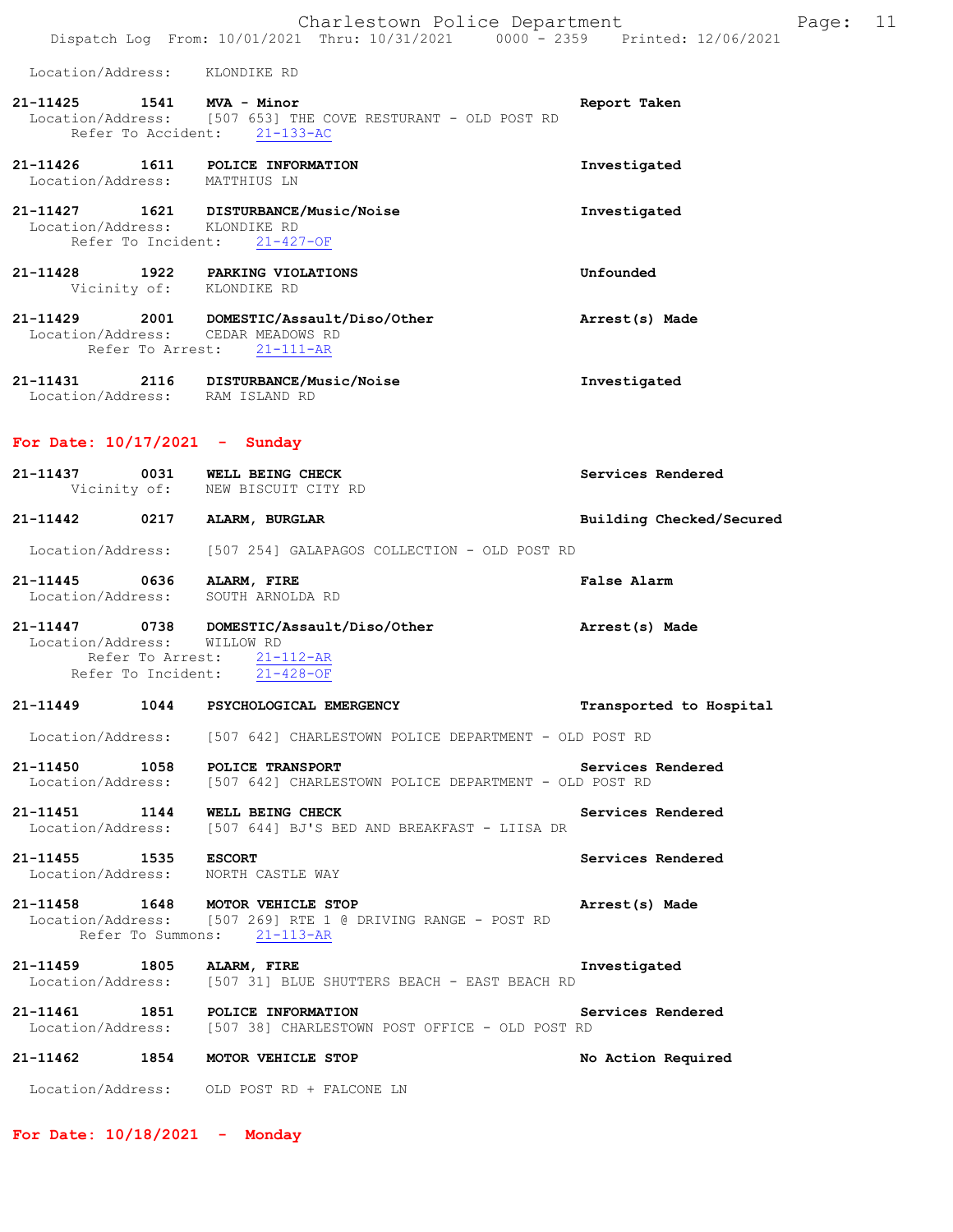| 21-11473 0043 ALARM, BURGLAR                                            |                                                                                                                                                                                                                                  | Building Checked/Secured |
|-------------------------------------------------------------------------|----------------------------------------------------------------------------------------------------------------------------------------------------------------------------------------------------------------------------------|--------------------------|
| Location/Address: OLD POST RD                                           |                                                                                                                                                                                                                                  |                          |
| Location/Address: WEST BEACH RD                                         | 21-11474 0046 ROAD HAZARD/OBSTRUCTION                                                                                                                                                                                            | Removed Hazard           |
| 21-11481 0250 OFFICER WANTED                                            |                                                                                                                                                                                                                                  | No Action Required       |
| Location/Address: OLD POST RD                                           |                                                                                                                                                                                                                                  |                          |
|                                                                         | 21-11482   0651   MOTOR VEHICLE STOP   Warni<br>Location/Address: [507 9] BRENDA'S BEAUTY SALON - ALTON CAROLINA RD                                                                                                              | Warning Issued           |
|                                                                         | 21-11483 0655 ALARM, BURGLAR<br>Location/Address: [507 547] EAST BEACH RD                                                                                                                                                        | Investigated             |
|                                                                         | 21-11484   0712   MOTOR VEHICLE STOP   Citation   Citation   Calculation   Calculation   Calculation   Calcula<br>Location   Calculation   Calculation   Calculation   Calculation   Calculation   Calculation   Calculation   C | Citation Issued          |
| 21-11485 0719 TRAFFIC CONTROL<br>Location/Address: KING'S FACTORY RD    |                                                                                                                                                                                                                                  | Services Rendered        |
| 21-11486 0728 TRAFFIC CONTROL                                           | Location/Address: [507 604] BESTWAY GAS STATION - POST RD                                                                                                                                                                        | Warning Issued           |
| 21-11487 0739 MOTOR VEHICLE STOP                                        | Location/Address: SOUTH COUNTY TRL + NEW BISCUIT CITY RD                                                                                                                                                                         | Warning Issued           |
| 21-11488 0744 MOTOR VEHICLE STOP                                        | Location/Address: SOUTH COUNTY TRL + MAPLE LAKE FARM RD                                                                                                                                                                          | Warning Issued           |
| 21-11489 0749 MOTOR VEHICLE STOP<br>Vicinity of: SOUTH COUNTY TRL       |                                                                                                                                                                                                                                  | Warning Issued           |
|                                                                         | 21-11490 0814 MOTOR VEHICLE STOP<br>Location/Address: ALTON CAROLINA RD + HILLTOP DR                                                                                                                                             | Warning Issued           |
| 21-11491 0819 MOTOR VEHICLE STOP<br>Vicinity of: ALTON CAROLINA RD      |                                                                                                                                                                                                                                  | Warning Issued           |
|                                                                         | 21-11492 0822 TRAFFIC CONTROL Services Rend<br>Location/Address: [507 19] CHARLESTOWN ELEMENTARY SCHOOL - CAROLINA BACK RD                                                                                                       | Services Rendered        |
| 21-11495 1303<br>Location/Address: SSMH - POST RD                       | MOTOR VEHICLE STOP                                                                                                                                                                                                               | Warning Issued           |
| 21-11498 1516 POLICE INFORMATION<br>Location/Address: UPPER HIGHLAND RD |                                                                                                                                                                                                                                  | Services Rendered        |
|                                                                         | 21-11499 1526 MOTOR VEHICLE COMPLAINT<br>Location/Address: SOUTH COUNTY TRL + SHANNOCK RD                                                                                                                                        | Unfounded                |
| 21-11502 1648 ASSIST ELDERLY<br>Location/Address: SHANNOCK RD           | Refer To Incident: 21-429-OF                                                                                                                                                                                                     | Services Rendered        |
|                                                                         | 21-11503 1653 MOTOR VEHICLE STOP<br>Vicinity of: [507 642] CHARLESTOWN POLICE DEPARTMENT - OLD POST RD                                                                                                                           | Warning Issued           |
| 21-11505 1745 ALARM, FIRE                                               | Location/Address: [507 502] WEST BEACH RD                                                                                                                                                                                        | False Alarm              |
| 21-11507 1803 ALARM, BURGLAR                                            |                                                                                                                                                                                                                                  | Building Checked/Secured |
|                                                                         | Location/Address: [507 46] WASHINGTON TRUST COMPANY - OLD POST RD                                                                                                                                                                |                          |
| 21-11509 1818 PARKING VIOLATIONS                                        | Location/Address: [507 321] CHARLESTOWN BEACH - CHARLESTOWN BEACH RD                                                                                                                                                             | Services Rendered        |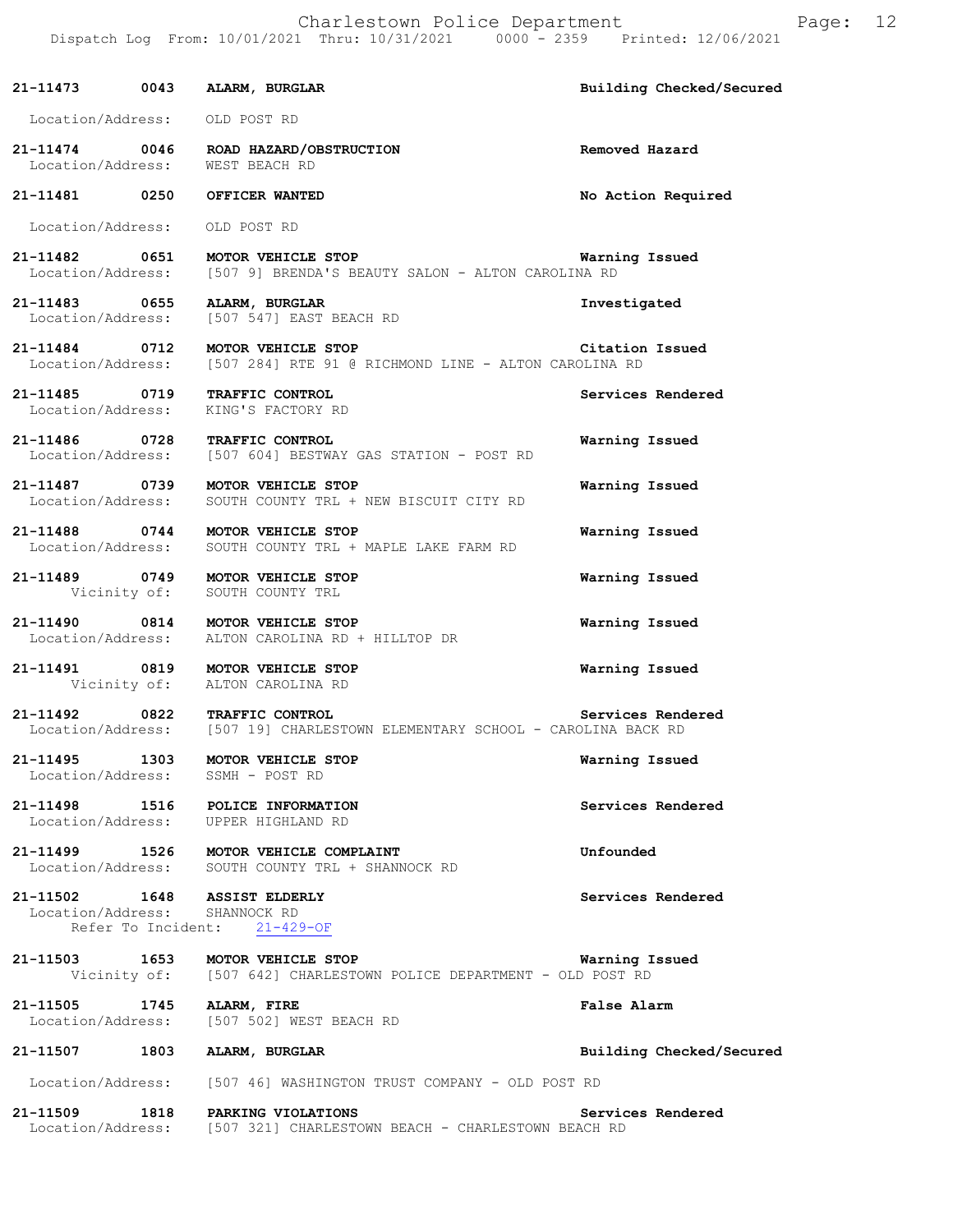# **For Date: 10/19/2021 - Tuesday**

| 21-11532 0700 MVA - Minor                                        | Location/Address: RICHMOND TOWN LINE - KING'S FACTORY RD<br>Refer To Accident: 21-134-AC                | Report Taken             |
|------------------------------------------------------------------|---------------------------------------------------------------------------------------------------------|--------------------------|
| 21-11529 0714 MOTOR VEHICLE STOP                                 | Vicinity of: KING'S FACTORY RD                                                                          | Warning Issued           |
| 21-11530 0738 MOTOR VEHICLE STOP                                 | Location/Address: [507 266] RTE 1 @ WILLOWS - POST RD                                                   | Warning Issued           |
| 21-11531 0748 MOTOR VEHICLE STOP                                 | Location/Address: POST RD + SCHOOLHOUSE POND RD                                                         | Warning Issued           |
| 21-11533 0756 MOTOR VEHICLE STOP                                 | Location/Address: POST RD + SCHOOLHOUSE POND RD                                                         | Warning Issued           |
| 21-11534 0812 MOTOR VEHICLE STOP                                 | Location/Address: POST RD + SCHOOLHOUSE POND RD                                                         | Warning Issued           |
| 21-11535 0829 POLICE INFORMATION                                 | Location/Address: [507 642] CHARLESTOWN POLICE DEPARTMENT - OLD POST RD<br>Refer To Incident: 21-430-OF | Services Rendered        |
| 21-11536 0830                                                    | TRAFFIC CONTROL<br>Location/Address: [507 19] CHARLESTOWN ELEMENTARY SCHOOL - CAROLINA BACK RD          | Services Rendered        |
| 21-11538 0923 ASSIST ELDERLY<br>Location/Address: SHANNOCK RD    |                                                                                                         | Services Rendered        |
| 21-11539 0957 ASSIST ELDERLY<br>Location/Address: OLD POST RD    |                                                                                                         | Services Rendered        |
| 21-11540 1015 MOTOR VEHICLE STOP                                 | Location/Address: [507 266] RTE 1 @ WILLOWS - POST RD                                                   | Warning Issued           |
| Location/Address: CASTLE ROCK DR                                 | 21-11542 1024 ASSIST OTHER POLICE DEPT<br>Refer To Incident: 21-431-OF                                  | Report Taken             |
| 21-11544 1308 OFFICER WANTED<br>Location/Address: CASTLE ROCK DR | Refer To Incident: 21-431-OF                                                                            | Report Taken             |
| 21-11545 1349 VIOLATION OF RO/NCO<br>Location/Address:           | SOUTH NIANTIC DR                                                                                        | Could Not Locate         |
| Location/Address: BUCKEYE BROOK RD                               | 21-11546 1700 FOLLOW-UP INVESTIGATION                                                                   | Investigated             |
| 21-11547 1729 OFFICER WANTED                                     | Location/Address: [507 642] CHARLESTOWN POLICE DEPARTMENT - OLD POST RD<br>Refer To Incident: 21-432-OF | Report Taken             |
| 21-11548 1755 MOTOR VEHICLE STOP                                 | Vicinity of: CAROLINA BACK RD                                                                           | Warning Issued           |
| 21-11549 1807 MOTOR VEHICLE STOP<br>Location/Address:            | SOUTH COUNTY TRL + HONEY LOCUST DR                                                                      | Warning Issued           |
| For Date: $10/20/2021$ - Wednesday                               |                                                                                                         |                          |
| 0147<br>21-11562                                                 | ALARM, BURGLAR                                                                                          | Building Checked/Secured |
| Location/Address: POST RD                                        |                                                                                                         |                          |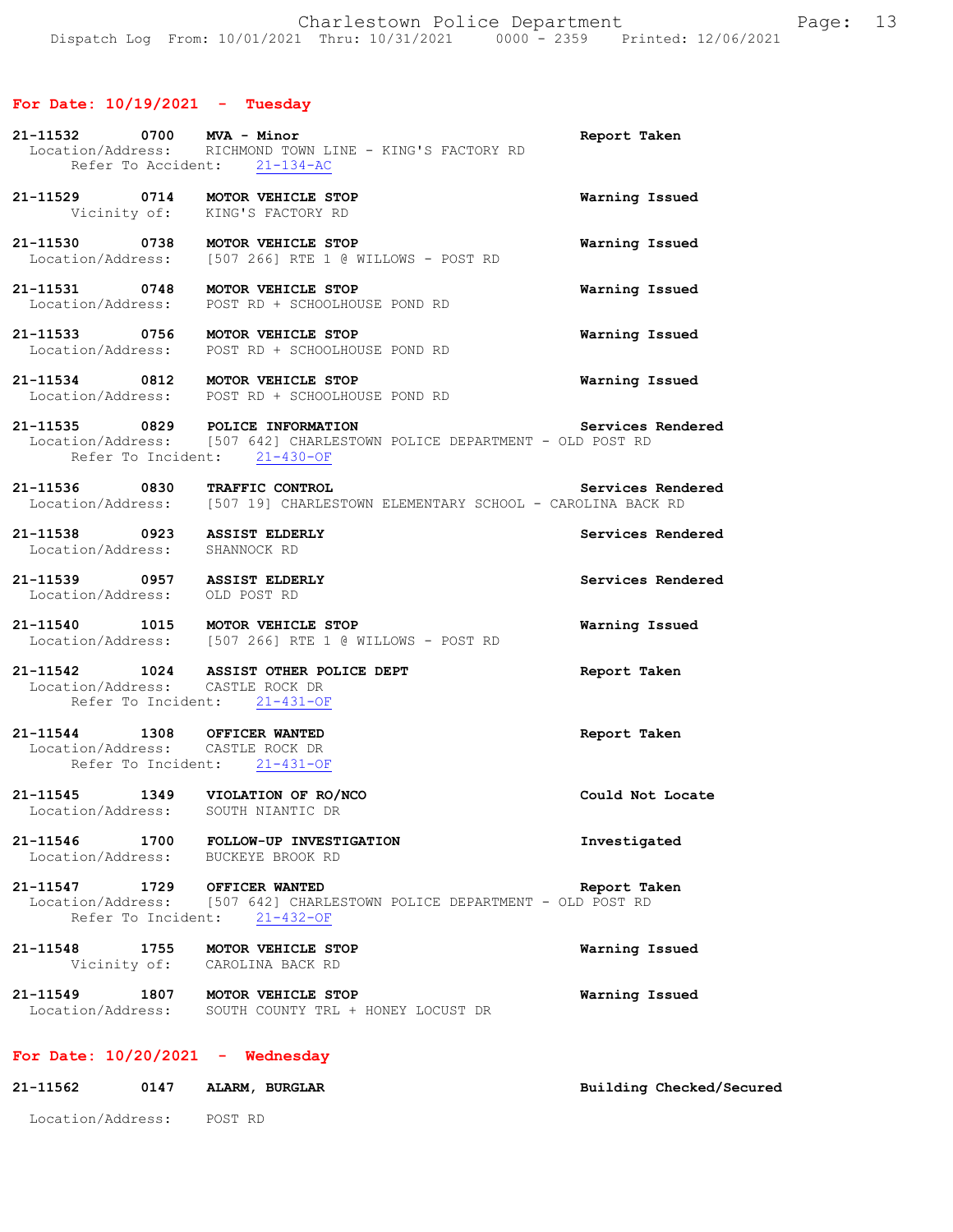|                                    |      | 21-11563 0319 ALARM, BURGLAR                                                                                     | Building Checked/Secured |
|------------------------------------|------|------------------------------------------------------------------------------------------------------------------|--------------------------|
|                                    |      | Location/Address: [507 417] STARRETT DR                                                                          |                          |
| 21-11564 0731<br>Location/Address: |      | FOUND/LOST PROPERTY<br>OLD POST RD                                                                               | Investigated             |
|                                    |      | 21-11565 0804 TRAFFIC CONTROL                                                                                    | No Action Required       |
|                                    |      | Location/Address: [507 19] CHARLESTOWN ELEMENTARY SCHOOL - CAROLINA BACK RD                                      |                          |
| 21-11566 0815<br>Location/Address: |      | MOTOR VEHICLE STOP<br>POST RD + SCHOOLHOUSE POND RD                                                              | Warning Issued           |
| 21-11567 0816                      |      | MOTOR VEHICLE STOP<br>Location/Address: OLD SHANNOCK RD                                                          | Warning Issued           |
|                                    |      | 21-11568 0822 MOTOR VEHICLE STOP<br>Location/Address: [507 258] RTE 1 @ SOUTH KINGSTOWN LINE (MM 11.4) - POST RD | Warning Issued           |
|                                    |      | 21-11569 0846 MOTOR VEHICLE COMPLAINT<br>Vicinity of: [507 263] RTE 1 @ TOURIST INFO (MILE MARKER 7.6) - POST RD | Could Not Locate         |
|                                    |      | 21-11570 0923 MOTOR VEHICLE STOP<br>Location/Address: [507 276] RTE 2 @ RICHMOND LINE - SOUTH COUNTY TRL         | Warning Issued           |
| 21-11572 1000                      |      | MOTOR VEHICLE STOP<br>Location/Address: [507 304] RTE 1A @ CHARLESTOWN PACKAGE STORE - OLD POST RD               | Citation Issued          |
| 21-11573 1012                      |      | MOTOR VEHICLE STOP<br>Vicinity of: [507 937] GEMELLI BISTRO - FALCONE LN                                         | Warning Issued           |
|                                    |      | 21-11574 1018 MOTOR VEHICLE STOP<br>Location/Address: POST RD + GENERAL STANTON LN                               | Warning Issued           |
|                                    |      | 21-11576 1028 TRAFFIC CONTROL<br>Location/Address: OLD POST RD + NARROW LN                                       | Citation Issued          |
|                                    |      | 21-11577 1441 ANIMAL COMPLAINT<br>Location/Address: CAROLINA BACK RD<br>Refer To Incident: 21-433-OF             | Report Taken             |
| 21-11580 1655 DISABLED MV          |      | Vicinity of: [507 259] POST RD + LAKESIDE DR                                                                     | Services Rendered        |
| 21-11583<br>Location/Address:      | 1832 | DISABLED MV<br>OLD MILL RD                                                                                       | Services Rendered        |
| 21-11584                           | 1905 | ALARM, BURGLAR                                                                                                   | Building Checked/Secured |
| Location/Address:                  |      | SHUMANKANUC HILL RD                                                                                              |                          |
| 21-11586 2334<br>Location/Address: |      | MOTOR VEHICLE STOP<br>[507 269] RTE 1 @ DRIVING RANGE - POST RD                                                  | Warning Issued           |
| 21-11588<br>Location/Address:      | 2352 | DOMESTIC/Assault/Diso/Other<br>SHANNOCK RD                                                                       | Peace Restored           |
| For Date: $10/21/2021$ - Thursday  |      |                                                                                                                  |                          |
| 21-11600<br>Location/Address:      | 0143 | MOTOR VEHICLE STOP<br>$[507 100]$ RTE 1 @ FIORES (MILE MARKER 8.0) - POST RD                                     | Warning Issued           |
| 21-11603 0820<br>Location/Address: |      | TRAFFIC CONTROL<br>[507 19] CHARLESTOWN ELEMENTARY SCHOOL - CAROLINA BACK RD                                     | Warning Issued           |

**21-11604 0836 MOTOR VEHICLE STOP Warning Issued**  Location/Address: ALTON CAROLINA RD + HILLTOP DR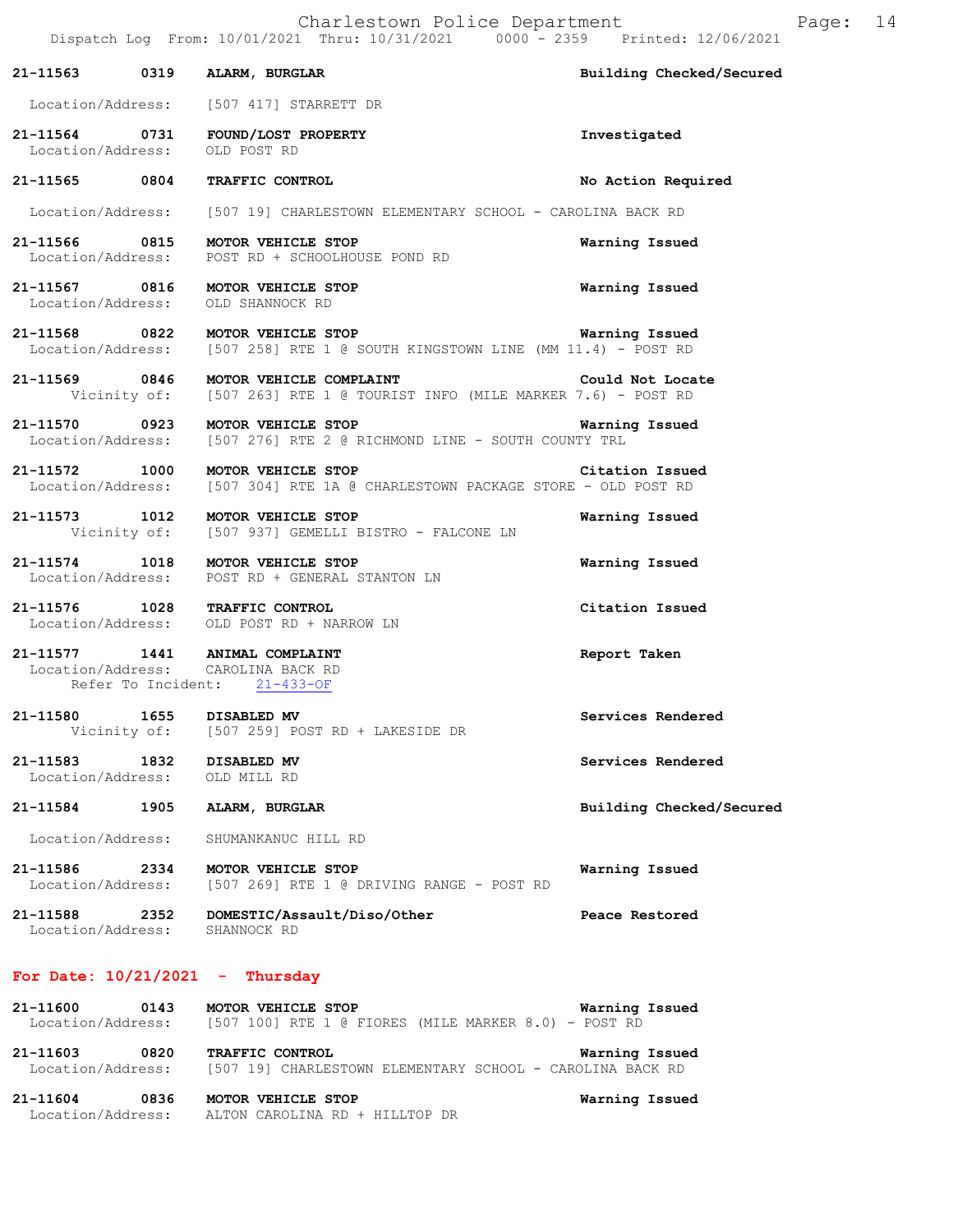**21-11605 0848 MOTOR VEHICLE COMPLAINT Could Not Locate**  Location/Address: OLD MILL RD **21-11606 1002 SUSPICIOUS ACTIVITY/VEHICLE No Action Required**  Vicinity of: [507 543] GROUP HOME STATE OF RHODE ISLAND - PASTURE LN **21-11607 1003 SUSPICIOUS ACTIVITY/VEHICLE Could Not Locate**  Vicinity of: [507 669] PASTORE LIESURE CENTER - KING'S FACTORY RD **21-11608 1156 PSYCHOLOGICAL EMERGENCY Transported to Hospital**  Location/Address: [507 372] SOUTH SHORE MENTAL HEALTH - OLD POST RD Refer To Incident: 21-434-OF **21-11609 1320 ASSIST ELDERLY Services Rendered**  Location/Address: CASTLE ROCK DR **21-11610 1339 VANDALISM Report Taken**  Location/Address: [507 29] ARROWHEAD DENTAL - SOUTH COUNTY TRL Refer To Incident: 21-435-OF 21-11612 1455 ALARM, BURGLAR FALSE POST - WHIPPLE DR<br>Location/Address: [507 76] DOWNEY WEAVER POST - WHIPPLE DR [507 76] DOWNEY WEAVER POST - WHIPPLE DR **21-11613 1502 PARKING VIOLATIONS Warning Issued**  Location/Address: [507 321] CHARLESTOWN BEACH - CHARLESTOWN BEACH RD **21-11614 1610 MOTOR VEHICLE STOP Warning Issued**  Location/Address: [507 261] RTE 1 @ STATE GARAGE (MILE MARKER 9.6) - POST RD **21-11618 1718 MOTOR VEHICLE STOP Citation Issued**  Location/Address: POST RD + KING'S FACTORY RD **21-11619 1809 ESCORT Services Rendered**  Location/Address: [507 943] SHANNOCK VILLAGE COTTAGES - SHANNOCK RD **21-11620 1834 MOTOR VEHICLE COMPLAINT Could Not Locate** Location/Address: [507 263] RTE 1 @ TOURIST INFO (MILE MARKER 7.6) - POST RD [507 263] RTE 1 @ TOURIST INFO (MILE MARKER 7.6) - POST RD **21-11621 1839 DISABLED MV Services Rendered**  Location/Address: [507 269] RTE 1 @ DRIVING RANGE - POST RD **21-11622 1910 MOTOR VEHICLE STOP Warning Issued**  Location/Address: [507 286] RTE 112 @ RICHMOND LINE - CAROLINA BACK RD **21-11624 2021 POLICE INFORMATION Services Rendered**  [507 38] CHARLESTOWN POST OFFICE - OLD POST RD **21-11625 2247 MOTOR VEHICLE COMPLAINT Could Not Locate**  Location/Address: [507 258] RTE 1 @ SOUTH KINGSTOWN LINE (MM 11.4) - POST RD **For Date: 10/22/2021 - Friday 21-11628 0015 TRAFFIC CONTROL Services Rendered**  Location/Address: OLD POST RD + FALCONE LN **21-11629 0015 ALARM, BURGLAR Building Checked/Secured**  Location/Address: [507 810] LOU AVE **21-11632 0037 MOTOR VEHICLE STOP Warning Issued**  Location/Address: [507 258] RTE 1 @ SOUTH KINGSTOWN LINE (MM 11.4) - POST RD

**21-11633 0047 SUSPICIOUS ACTIVITY/VEHICLE Services Rendered**  Location/Address: [507 260] RTE 1 @ GENERAL STANTON - POST RD

**21-11637 0626 POLICE INFORMATION No Action Required**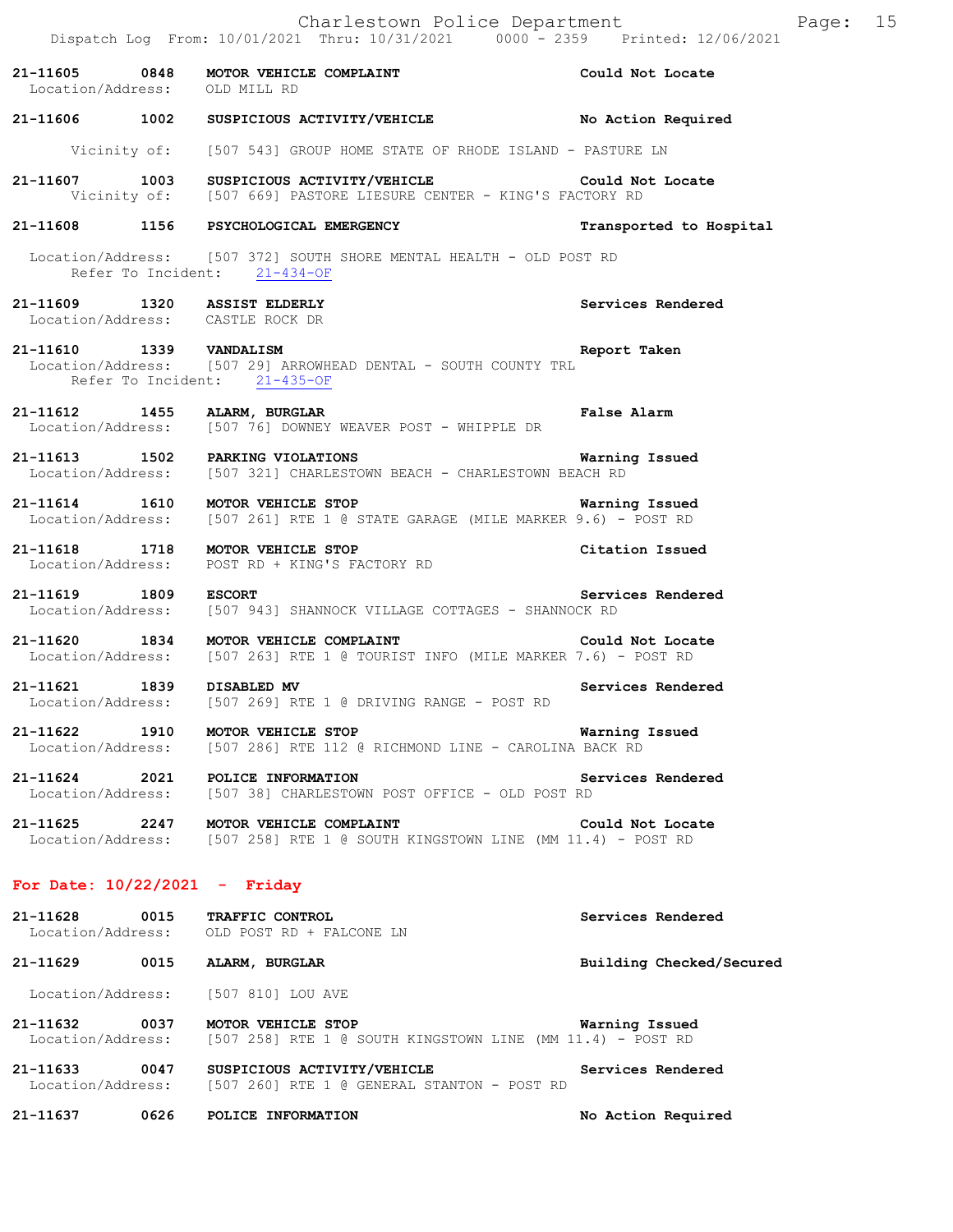|                                                                                                              |                              | Charlestown Police Department |  | Dispatch Log From: 10/01/2021 Thru: 10/31/2021 0000 - 2359 Printed: 12/06/2021 | Page: | 16 |
|--------------------------------------------------------------------------------------------------------------|------------------------------|-------------------------------|--|--------------------------------------------------------------------------------|-------|----|
|                                                                                                              | Vicinity of: PASOUISETT TRL  |                               |  |                                                                                |       |    |
| 21-11638 0807 TRAFFIC CONTROL<br>Location/Address: [507 19] CHARLESTOWN ELEMENTARY SCHOOL - CAROLINA BACK RD |                              |                               |  | Services Rendered                                                              |       |    |
| 21-11641 1241 DEATH; Sudden/Unexpected<br>Location/Address: ROSS HILL RD                                     | Refer To Incident: 21-436-OF |                               |  | Investigated                                                                   |       |    |
| 21-11642<br>Location/Address: [507 642] CHARLESTOWN POLICE DEPARTMENT - OLD POST RD                          | 1323 OFFICER WANTED          |                               |  | Investigated                                                                   |       |    |
| 21-11643 1459 ASSIST OTHER AGENCY<br>Location/Address: KING'S FACTORY RD                                     | Refer To Incident: 21-437-OF |                               |  | Services Rendered                                                              |       |    |

- **21-11645 1533 ASSIST CITIZEN Services Rendered**  Location/Address: ROSS HILL RD
- **21-11647 1737 MOTOR VEHICLE COMPLAINT Could Not Locate**  Location/Address: [507 875] NINIGRET PARK - DOG PARK - PARK LN
- **21-11649 1817 TRAFFIC CONTROL Services Rendered**  Location/Address: [507 19] CHARLESTOWN ELEMENTARY SCHOOL - CAROLINA BACK RD
- **21-11651 1921 SUSPICIOUS ACTIVITY/VEHICLE Services Rendered**  Vicinity of: STILL WATER RD

**21-11652 2034 WARRANT ARREST Arrest(s) Made**  Location/Address: [507 642] CHARLESTOWN POLICE DEPARTMENT - OLD POST RD Refer To Arrest: 21-114-AR

**21-11653 2049 SUSPICIOUS ACTIVITY/VEHICLE Investigated**  Location/Address: POND ST

## **For Date: 10/23/2021 - Saturday**

Location/Address: SOUTH COUNTY TRL + BOTKA DR

| 21-11663 0034 MOTOR VEHICLE STOP   | Location/Address: [507 266] RTE 1 @ WILLOWS - POST RD                     | Services Rendered  |
|------------------------------------|---------------------------------------------------------------------------|--------------------|
|                                    | 21-11665 0550 ROAD HAZARD/OBSTRUCTION<br>Vicinity of: NEW BISCUIT CITY RD | Services Rendered  |
| 21-11666 0737                      | POLICE INFORMATION                                                        | No Action Required |
| Location/Address: CAROLINA BACK RD |                                                                           |                    |
| 21-11668 0913 MOTOR VEHICLE STOP   | Location/Address: POST RD + KING'S FACTORY RD                             | Warning Issued     |
| Location/Address: CROSSLAND ST     | 21-11669 0947 FOLLOW-UP INVESTIGATION<br>Refer To Incident: 21-435-OF     | Investigated       |
| 21-11670 1000 MOTOR VEHICLE STOP   | Location/Address: POST RD + SCHOOLHOUSE POND RD                           | Warning Issued     |
| 21-11671 1005 MOTOR VEHICLE STOP   | Location/Address: POST RD + SCHOOLHOUSE POND RD                           | Warning Issued     |
| 21-11672 1025<br>Location/Address: | MOTOR VEHICLE STOP<br>SOUTH COUNTY TRL                                    | Warning Issued     |
| 21-11673 1033<br>Location/Address: | MOTOR VEHICLE STOP<br>SOUTH COUNTY TRL                                    | Warning Issued     |
| 21-11674 1041                      | MOTOR VEHICLE STOP                                                        | Warning Issued     |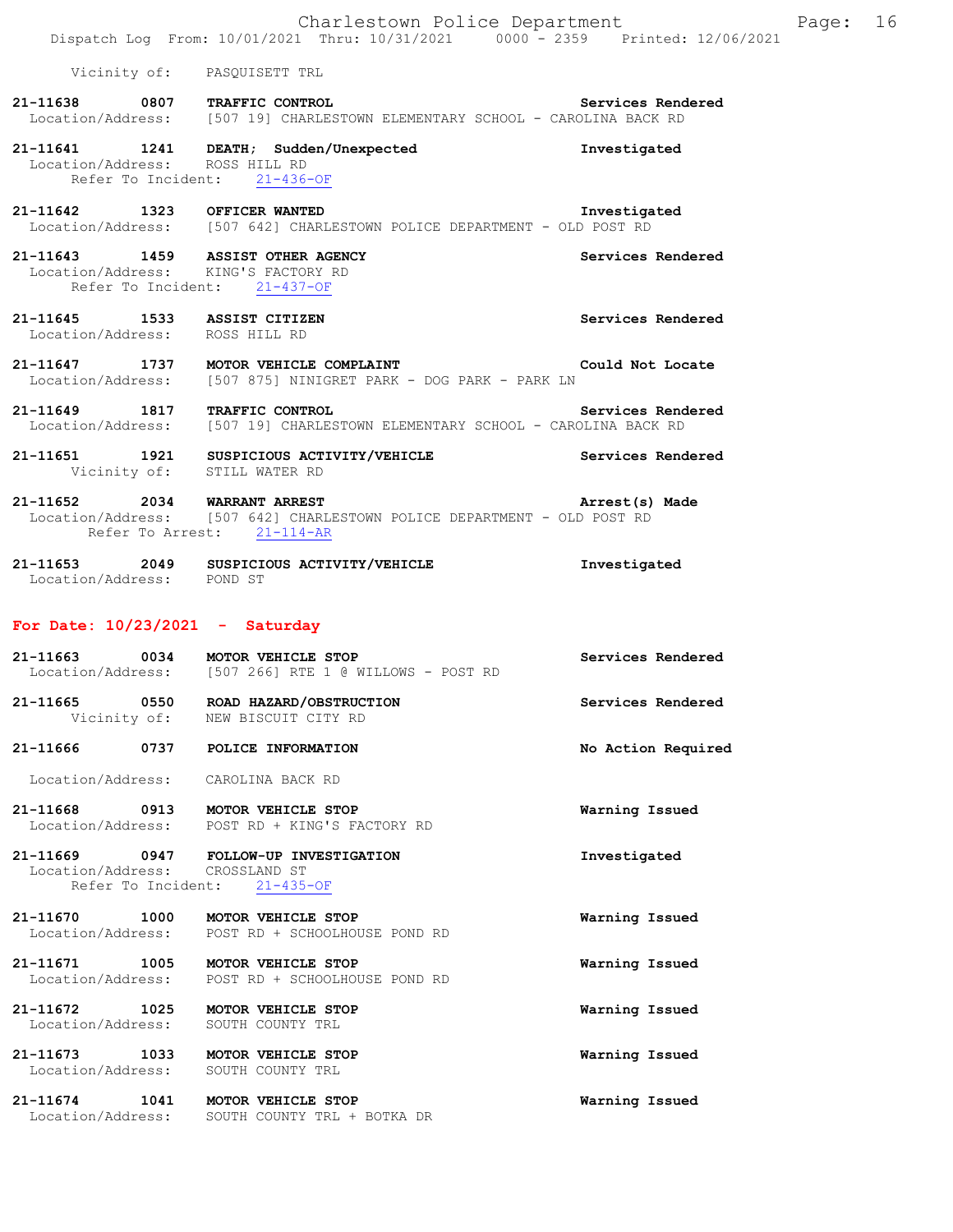|                                 | Charlestown Police Department<br>Dispatch Log From: 10/01/2021 Thru: 10/31/2021 0000 - 2359 Printed: 12/06/2021                                        | Page: 17                      |  |
|---------------------------------|--------------------------------------------------------------------------------------------------------------------------------------------------------|-------------------------------|--|
|                                 | 21-11676 1058 MOTOR VEHICLE STOP<br>Location/Address: ALTON CAROLINA RD + HILLTOP DR                                                                   | Warning Issued                |  |
|                                 | 21-11678 1228 MOTOR VEHICLE STOP                                                                                                                       | No Action Required            |  |
|                                 | Location/Address: SOUTH OF SSMH - POST RD                                                                                                              |                               |  |
| Location/Address: PARTRIDGE RUN | 21-11679 1235 ASSIST OTHER AGENCY                                                                                                                      | Services Rendered             |  |
|                                 | 21-11680 1238 WELL BEING CHECK<br>Location/Address: CAROLINA BACK RD + SOUTH COUNTY TRL                                                                | Could Not Locate              |  |
|                                 | 21-11681 1251 POLICE INFORMATION                                                                                                                       | Taken/Refered to Other Agency |  |
|                                 | Location/Address: [507 642] CHARLESTOWN POLICE DEPARTMENT - OLD POST RD<br>Refer To Incident: 21-438-OF                                                |                               |  |
|                                 | Location/Address: [507 284] RTE 91 @ RICHMOND LINE - ALTON CAROLINA RD                                                                                 |                               |  |
|                                 | 21-11683 1333 MOTOR VEHICLE STOP<br>Location/Address: POST RD + SCHOOLHOUSE POND RD                                                                    | Warning Issued                |  |
| Location/Address: AUBURN DR     | 21-11684 1410 ANIMAL COMPLAINT                                                                                                                         | Could Not Locate              |  |
| Location/Address: GARDENIA DR   | 21-11685 1432 SUSPICIOUS ACTIVITY/VEHICLE                                                                                                              | Investigated                  |  |
|                                 | 21-11686 1453 MOTOR VEHICLE STOP<br>Location/Address: SOUTH COUNTY TRL + HONEY LOCUST DR                                                               | Warning Issued                |  |
|                                 | 21-11687 1519 FOUND/LOST PROPERTY<br>Location/Address: KING'S FACTORY RD<br>Refer To Incident: 21-439-OF                                               | Report Taken                  |  |
|                                 | 21-11688 1521 MOTOR VEHICLE STOP Services Rendered<br>Location/Address: [507 100] RTE 1 @ FIORES (MILE MARKER 8.0) - POST RD                           |                               |  |
|                                 | 21-11689 1523 MOTOR VEHICLE STOP<br>Location/Address: [507 100] RTE 1 @ FIORES (MILE MARKER 8.0) - POST RD                                             | Warning Issued                |  |
|                                 | 21-11694 1706 FOUND/LOST PROPERTY<br>Location/Address: [507 612] NINIGRET PARK - LITTLE NINI POND REST ROOMS - PARK LN<br>Refer To Incident: 21-440-OF | Report Taken                  |  |
|                                 | 21-11695 1721 MOTOR VEHICLE STOP Warning<br>Location/Address: [507 284] RTE 91 @ RICHMOND LINE - ALTON CAROLINA RD                                     | Warning Issued                |  |
|                                 | 21-11696 1728 SUSPICIOUS ACTIVITY/VEHICLE<br>Location/Address: NORTH NIANTIC DR<br>Refer To Arrest: 21-115-AR                                          | Arrest(s) Made                |  |
|                                 | 21-11697 1848 MVA - W/Injury/Fluid/Hazard<br>Vicinity of: SOUTH COUNTY TRL<br>Refer To Accident: 21-135-AC                                             | Report Taken                  |  |
|                                 | 21-11698 1855 POWER OUTAGE/FAILURE                                                                                                                     | No Action Required            |  |
| Location/Address: RAM ISLAND RD | 21-11699 2019 WELL BEING CHECK                                                                                                                         | Services Rendered             |  |
|                                 | 21-11702 2319 ASSIST CITIZEN<br>Location/Address: [507 64] RATHSKELLER RESTAURANT - OLD COACH RD                                                       | Services Rendered             |  |
|                                 | 21-11703 2326 MOTOR VEHICLE STOP<br>Location/Address: POST RD + BEND RD                                                                                | Warning Issued                |  |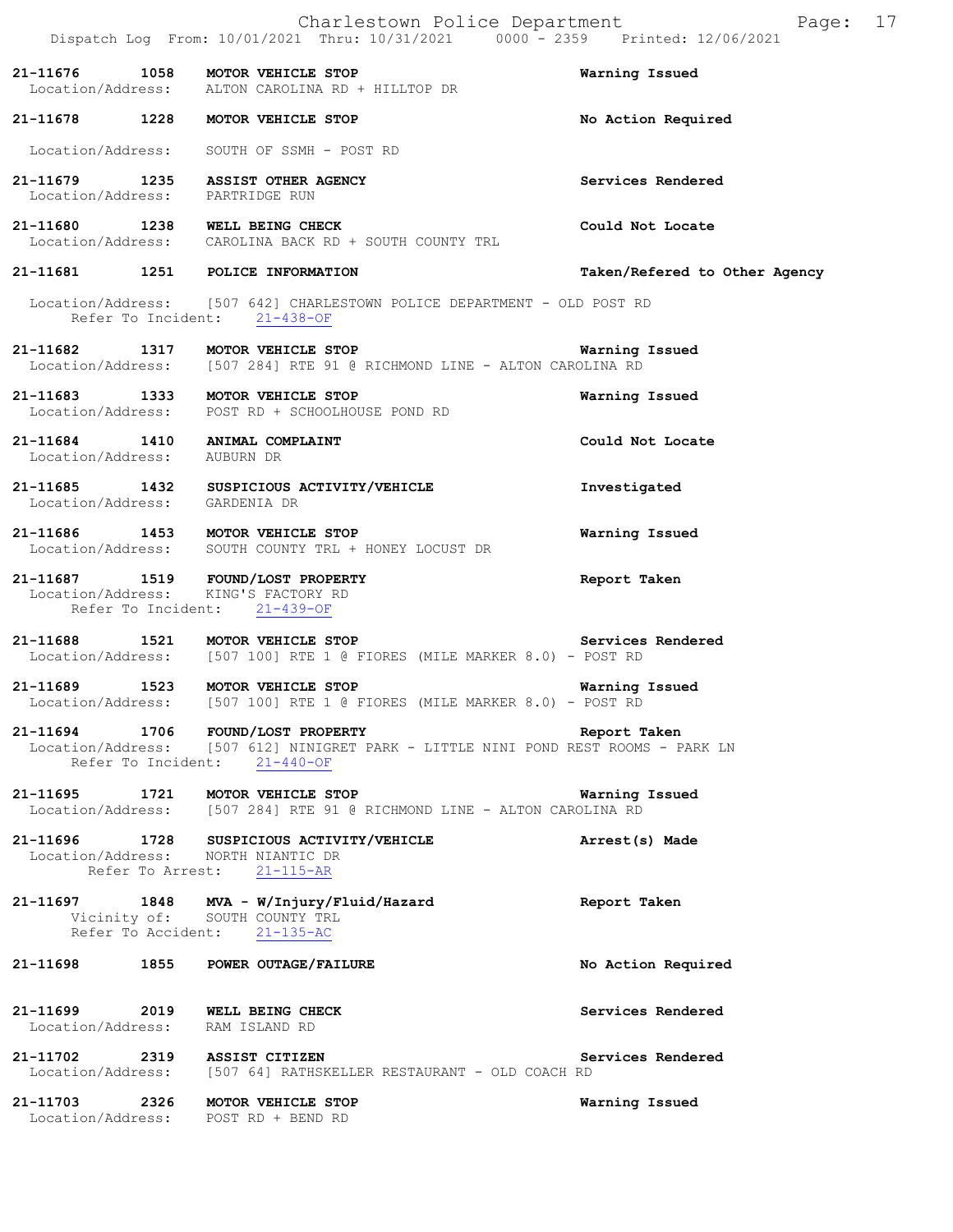|                                    |                    | Charlestown Police Department<br>Dispatch Log From: 10/01/2021 Thru: 10/31/2021 0000 - 2359 Printed: 12/06/2021 | Page:                         | 18 |
|------------------------------------|--------------------|-----------------------------------------------------------------------------------------------------------------|-------------------------------|----|
| 21-11704                           | 2330               | ALARM, BURGLAR                                                                                                  | Building Checked/Secured      |    |
|                                    |                    | Location/Address: [507 845] FIXED RITE AUTO REPAIR - KLONDIKE RD                                                |                               |    |
|                                    |                    | For Date: $10/24/2021$ - Sunday                                                                                 |                               |    |
| 21-11716<br>Location/Address:      | 0050               | MOTOR VEHICLE STOP<br>[507 264] RTE 1 @ WINDSWEPT INN - POST RD                                                 | Warning Issued                |    |
| 21-11717 0146                      |                    | POLICE TRANSPORT                                                                                                | Taken/Refered to Other Agency |    |
|                                    |                    | Location/Address: [507 642] CHARLESTOWN POLICE DEPARTMENT - OLD POST RD                                         |                               |    |
| 21-11719                           | 0514               | ALARM, BURGLAR                                                                                                  | Building Checked/Secured      |    |
| Location/Address:                  |                    | OCEAN RIDGE DR                                                                                                  |                               |    |
|                                    | Refer To Accident: | 21-11721 0949 MVA - Minor<br>Location/Address: ROSS HILL RD<br>$21 - 136 - AC$                                  | Report Taken                  |    |
| 21-11722<br>Location/Address:      | 1125               | ALARM, FIRE<br>WEST WILLOW LN                                                                                   | Investigated                  |    |
| 21-11723 1349<br>Location/Address: |                    | SUSPICIOUS ACTIVITY/VEHICLE<br>WELLS LN                                                                         | Investigated                  |    |
| 21-11725 1456                      |                    | ALARM, BURGLAR                                                                                                  | Building Checked/Secured      |    |
| Location/Address:                  |                    | MARION DR                                                                                                       |                               |    |
| 21-11728<br>Location/Address:      | 1855               | POLICE INFORMATION<br>[507 38] CHARLESTOWN POST OFFICE - OLD POST RD                                            | Services Rendered             |    |
| 21-11731 2330                      |                    | ALARM, BURGLAR                                                                                                  | Building Checked/Secured      |    |
|                                    |                    | Location/Address: KENNEDY LN                                                                                    |                               |    |
|                                    |                    | For Date: $10/25/2021$ - Monday                                                                                 |                               |    |
| 21-11745 0144                      |                    | MOTOR VEHICLE STOP<br>Location/Address: [507 261] RTE 1 @ STATE GARAGE (MILE MARKER 9.6) - POST RD              | Warning Issued                |    |
|                                    |                    | 21-11747 0154 MOTOR VEHICLE STOP<br>Location/Address: [507 260] RTE 1 @ GENERAL STANTON - POST RD               | Warning Issued                |    |
| Location/Address:                  |                    | 21-11754 0817 ROAD HAZARD/OBSTRUCTION<br>OLD MILL RD                                                            | Removed Hazard                |    |
|                                    |                    | 21-11755 0818 MOTOR VEHICLE STOP<br>Location/Address: [507 100] RTE 1 @ FIORES (MILE MARKER 8.0) - POST RD      | Warning Issued                |    |
| 21-11756 0820<br>Location/Address: |                    | MOTOR VEHICLE STOP<br>[507 303] RTE 1 @ SOUTH SHORE MENTAL HEALTH (MM 9.0) - POST RD                            | Warning Issued                |    |
| 21-11758 0823                      |                    | ASSIST OTHER TOWN DEPT<br>Location/Address: [507 19] CHARLESTOWN ELEMENTARY SCHOOL - CAROLINA BACK RD           | Services Rendered             |    |
| Location/Address:                  |                    | 21-11759 0848 MOTOR VEHICLE STOP<br>[507 372] SOUTH SHORE MENTAL HEALTH - OLD POST RD                           | Warning Issued                |    |
|                                    |                    | 21-11760 0923 MOTOR VEHICLE STOP<br>Location/Address: POST RD + SCHOOLHOUSE POND RD                             | Warning Issued                |    |
|                                    |                    | 21-11761 1005 POLICE INFORMATION                                                                                | No Action Required            |    |
|                                    |                    | Location/Address: [507 327] CHARLESTOWN BEACH TOWN PARKING LOT - CHARLESTOWN BEACH RD                           |                               |    |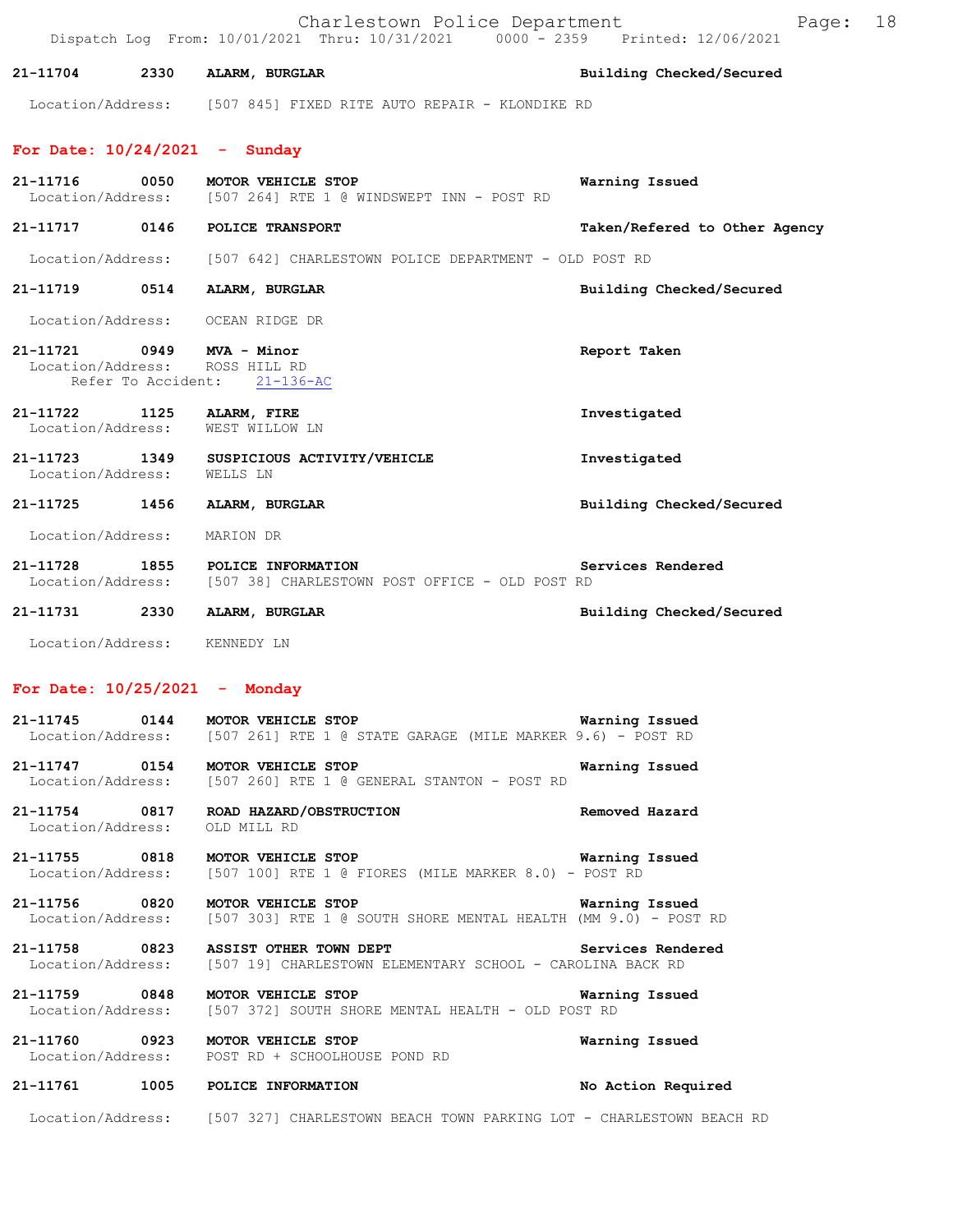|                                    |      | Charlestown Police Department<br>Dispatch Log From: 10/01/2021 Thru: 10/31/2021 0000 <sup>-</sup> 2359 Printed: 12/06/2021                                           | 19<br>Page:                   |
|------------------------------------|------|----------------------------------------------------------------------------------------------------------------------------------------------------------------------|-------------------------------|
| 21-11762 1020 VANDALISM            |      | Location/Address: [507 941] DRIVING RANGE - POST RD                                                                                                                  | Investigated                  |
|                                    |      | 21-11765 1121 ASSIST OTHER POLICE DEPT<br>Location/Address: [507 21] BURLINGAME STATE PARK - CAMPING AREA - BURLINGAME STATE PARK RD<br>Refer To Incident: 21-441-OF | Services Rendered             |
|                                    |      | 21-11769 1349 SERVE SUMMONS<br>Location/Address: SOUTH NIANTIC DR                                                                                                    | Services Rendered             |
|                                    |      | 21-11772 1627 ASSIST CITIZEN<br>Location/Address: [507 29] ARROWHEAD DENTAL - SOUTH COUNTY TRL<br>Refer To Incident: 21-442-OF                                       | Report Taken                  |
| Location/Address: LAURI DR         |      | 21-11775 1727 OFFICER WANTED<br>Refer To Incident: 20-552-OF                                                                                                         | Report Taken                  |
|                                    |      | 21-11780 2139 ALARM, BURGLAR                                                                                                                                         | Building Checked/Secured      |
|                                    |      | Location/Address: SHADY HARBOR DR                                                                                                                                    |                               |
|                                    |      | 21-11781 2307 WELL BEING CHECK<br>Location/Address: SAGAMORE DR                                                                                                      | Could Not Locate              |
|                                    |      | For Date: $10/26/2021$ - Tuesday                                                                                                                                     |                               |
|                                    |      | 21-11793 0120 WELL BEING CHECK<br>Location/Address: SAGAMORE DR                                                                                                      | Services Rendered             |
|                                    |      | 21-11794 0143 WELL BEING CHECK                                                                                                                                       | No Action Required            |
|                                    |      | Location/Address: SAGAMORE DR                                                                                                                                        |                               |
| 21-11798                           |      | 0728 ROAD HAZARD/OBSTRUCTION                                                                                                                                         | Taken/Refered to Other Agency |
|                                    |      | Location/Address: POST RD + EAST BEACH RD                                                                                                                            |                               |
|                                    |      | 21-11800 0810 TRAFFIC CONTROL<br>Location/Address: [507 19] CHARLESTOWN ELEMENTARY SCHOOL - CAROLINA BACK RD                                                         | Services Rendered             |
| 21-11802<br>Location/Address:      | 0824 | ASSIST OTHER TOWN DEPT<br>[507 19] CHARLESTOWN ELEMENTARY SCHOOL - CAROLINA BACK RD                                                                                  | Services Rendered             |
| 21-11803 0824                      |      | TRAFFIC CONTROL<br>Location/Address: [507 19] CHARLESTOWN ELEMENTARY SCHOOL - CAROLINA BACK RD                                                                       | Services Rendered             |
| 21-11804 1036<br>Location/Address: |      | FIRE, OTHER<br>OLD SHANNOCK RD                                                                                                                                       | Investigated                  |
| 21-11805 1252<br>Location/Address: |      | ALARM, FIRE<br>SOUTH ARNOLDA RD                                                                                                                                      | False Alarm                   |
| 21-11806 1519<br>Location/Address: |      | WELL BEING CHECK<br>SHANNOCK RD                                                                                                                                      | Investigated                  |
|                                    |      | 21-11807 1529 ROAD HAZARD/OBSTRUCTION<br>Location/Address: [507 40] BEACHSIDE AUTO - SOUTH COUNTY TRL                                                                | Removed Hazard                |
| 21-11808 1607                      |      | SUSPICIOUS ACTIVITY/VEHICLE<br>Location/Address: EAST BEACH RD                                                                                                       | Investigated                  |
| 21-11810 2152 COMPLAINT            |      | Location/Address: SCAPA FLOW RD<br>Refer To Incident: 21-443-OF                                                                                                      | Investigated                  |
| 21-11811                           |      | 2312 ROAD HAZARD/OBSTRUCTION                                                                                                                                         | No Action Required            |
|                                    |      | Location/Address: SOUTH COUNTY TRL                                                                                                                                   |                               |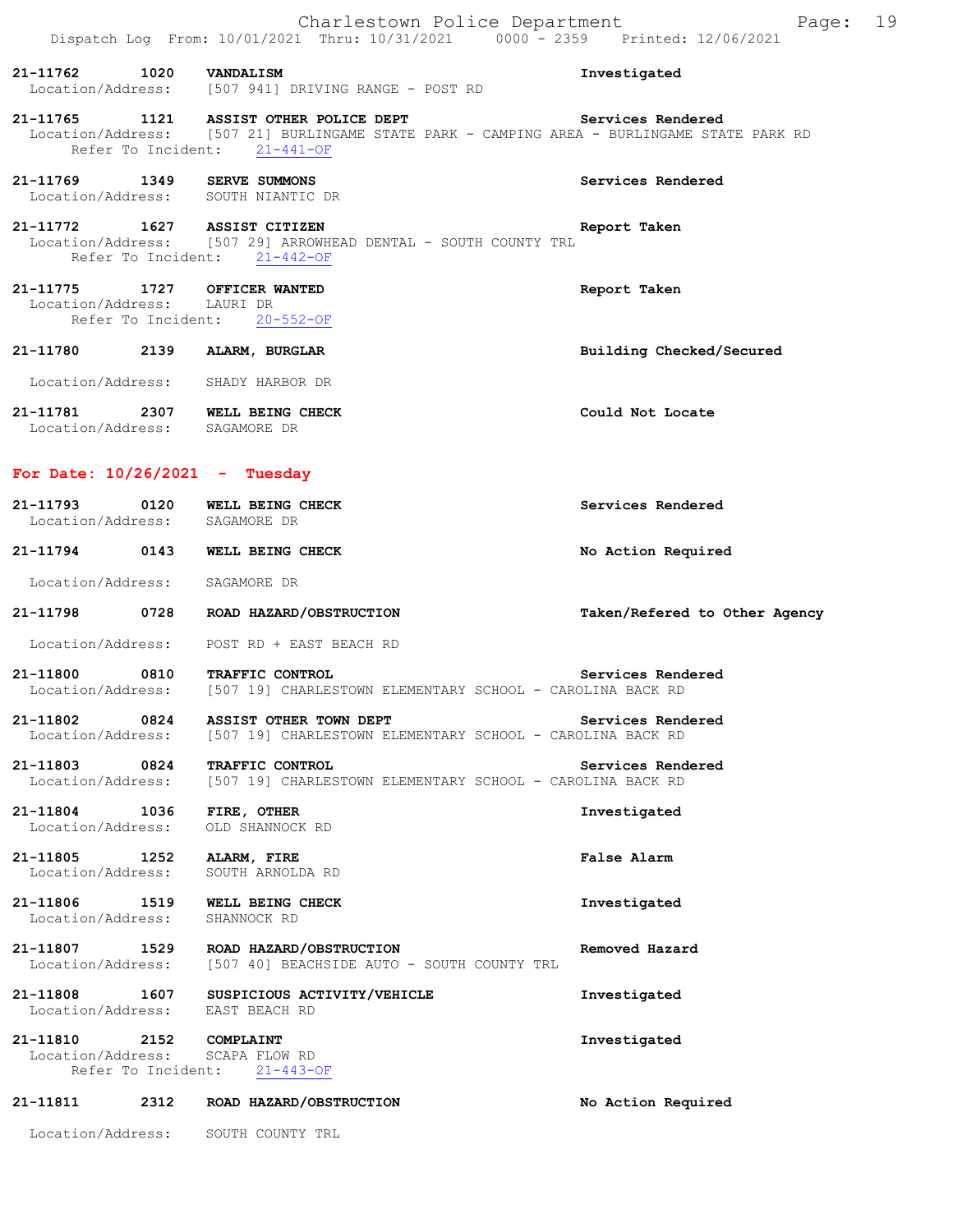# **For Date: 10/27/2021 - Wednesday**

| 21-11822                                       | 0036 | ALARM, BURGLAR                                                                      | Building Checked/Secured      |
|------------------------------------------------|------|-------------------------------------------------------------------------------------|-------------------------------|
|                                                |      | Location/Address: [507 365] TILLIESTAR COMPLIANCE SOLUTIONS - OLD POST RD           |                               |
| 21-11825 0129<br>Vicinity of:                  |      | ROAD HAZARD/OBSTRUCTION<br>ROSS HILL RD                                             | Removed Hazard                |
| 21-11826 0304                                  |      | ALARM, BURGLAR                                                                      | Building Checked/Secured      |
|                                                |      | Location/Address: [507 455] SHIRLEY DR                                              |                               |
| 21-11827 0531                                  |      | ROAD HAZARD/OBSTRUCTION<br>Vicinity of: POST RD + NARROW LN                         | Removed Hazard                |
| 21-11828                                       | 0549 | ALARM, BURGLAR                                                                      | Building Checked/Secured      |
| Location/Address:                              |      | WHITE TAIL CIR                                                                      |                               |
| 21-11829 0601<br>Location/Address:             |      | ROAD HAZARD/OBSTRUCTION<br>[507 25] BURLINGAME - MANAGEMENT AREA - BUCKEYE BROOK RD | Removed Hazard                |
| 21-11830 0615<br>Location/Address:             |      | ROAD HAZARD/OBSTRUCTION<br>BISCUIT CITY RD                                          | Removed Hazard                |
| Vicinity of:                                   |      | 21-11831 0624 ROAD HAZARD/OBSTRUCTION<br>KLONDIKE RD                                | Removed Hazard                |
| 21-11832 0628<br>Location/Address:             |      | ROAD HAZARD/OBSTRUCTION<br>NARROW LN + OLD COACH RD                                 | Removed Hazard                |
| 21-11833 0634 ALARM, FIRE<br>Location/Address: |      | OLD COACH RD                                                                        | Investigated                  |
| 21-11834 0640<br>Location/Address:             |      | ROAD HAZARD/OBSTRUCTION<br>[507 80] FANTASTIC UMBRELLA FACTORY - OLD POST RD        | Removed Hazard                |
| 21-11835 0647<br>Location/Address:             |      | ALARM, CO DETECTOR<br>[507 831] ASHLEY LN                                           | Investigated                  |
| 21-11836 0650                                  |      | ROAD HAZARD/OBSTRUCTION<br>Location/Address: OLD COACH RD                           | Investigated                  |
|                                                |      | 21-11837 0706 ROAD HAZARD/OBSTRUCTION<br>Location/Address: SOUTH COUNTY TRL         | Removed Hazard                |
| 21-11838                                       | 0714 | MOTOR VEHICLE COMPLAINT                                                             | No Action Required            |
| Location/Address:                              |      | POST RD + EAST BEACH RD                                                             |                               |
| 21-11839                                       | 0724 | FIRE, OTHER                                                                         | Taken/Refered to Other Agency |
| Location/Address:                              |      | BRETON DR                                                                           |                               |
| 21-11840<br>Location/Address:                  | 0729 | ROAD HAZARD/OBSTRUCTION<br>BUCKEYE BROOK RD                                         | Removed Hazard                |
| 21-11841<br>Location/Address:                  | 0734 | ROAD HAZARD/OBSTRUCTION<br>BURDICKVILLE RD + UNKURI DR                              | Removed Hazard                |
| 21-11842                                       | 0737 | ROAD HAZARD/OBSTRUCTION                                                             | Taken/Refered to Other Agency |
| Location/Address:                              |      | BURDICKVILLE RD + HIDDEN MEADOWS DR                                                 |                               |
| 21-11845<br>Location/Address:                  | 0914 | MOTOR VEHICLE STOP<br>POST RD + SCHOOLHOUSE POND RD                                 | Warning Issued                |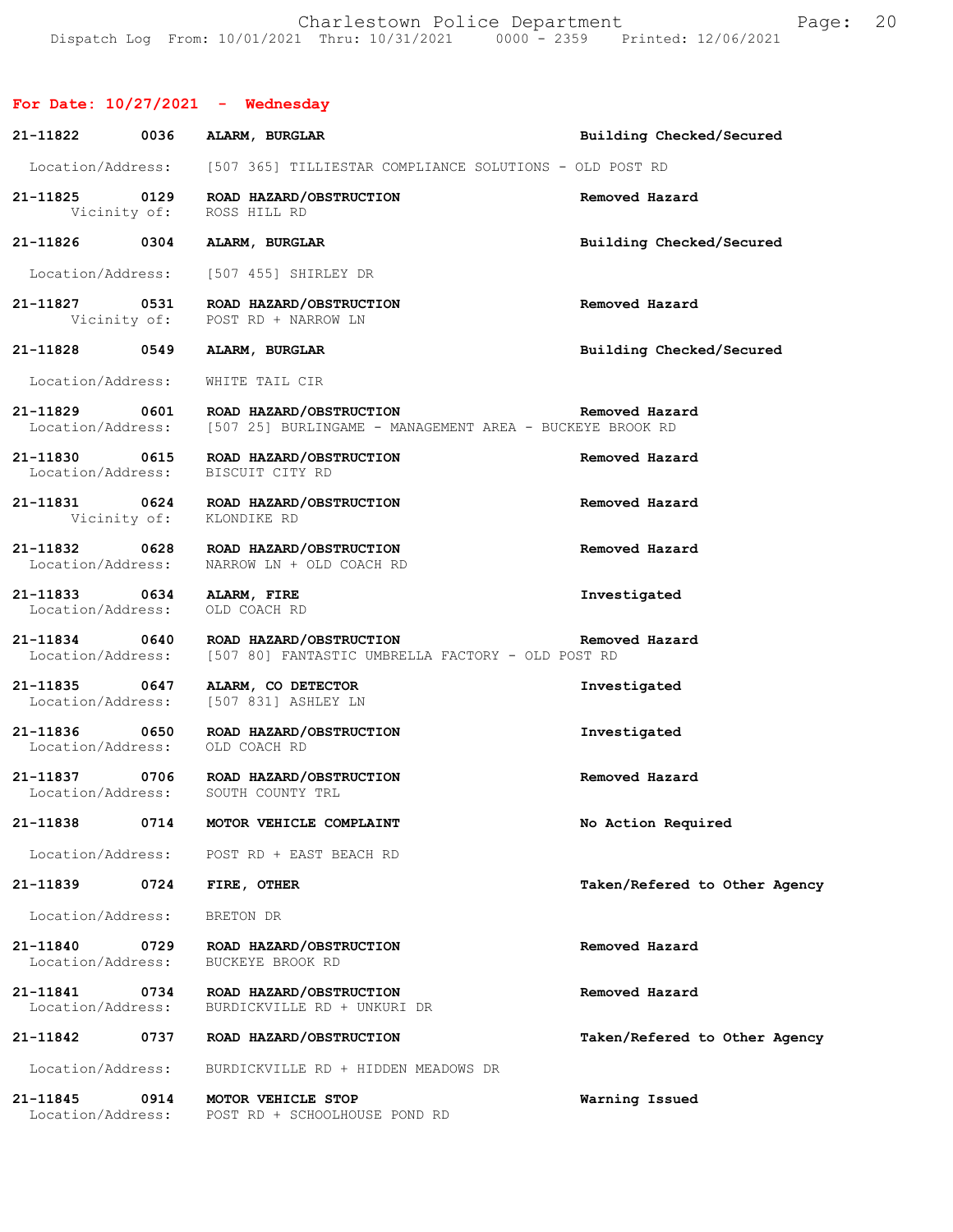|                                                     |      | 21-11849 1008 ROAD HAZARD/OBSTRUCTION<br>Location/Address: KING'S FACTORY RD                                        | Removed Hazard                |
|-----------------------------------------------------|------|---------------------------------------------------------------------------------------------------------------------|-------------------------------|
| 21-11850 1034 FIRE, OTHER                           |      |                                                                                                                     | Taken/Refered to Other Agency |
| Location/Address:                                   |      | LADY SLIPPER DR                                                                                                     |                               |
|                                                     |      | 21-11853 1233 ROAD HAZARD/OBSTRUCTION<br>Location/Address: POST RD + CROSS MILLS RD                                 | Services Rendered             |
| 21-11854 1251 ALARM, BURGLAR                        |      | Location/Address: [507 88] EAST WEST MARKET - POST RD                                                               | Investigated                  |
| 21-11855 1700 VANDALISM                             |      | Location/Address: [507 20] NINIGRET PARK - PARK LN<br>Refer To Incident: 21-444-OF                                  | Report Taken                  |
| 21-11856 2359 ALARM, BURGLAR                        |      |                                                                                                                     | Building Checked/Secured      |
|                                                     |      | Location/Address: MAPLE LAKE FARM RD                                                                                |                               |
| For Date: $10/28/2021$ - Thursday                   |      |                                                                                                                     |                               |
|                                                     |      | 21-11884 0728 ROAD HAZARD/OBSTRUCTION<br>Location/Address: [507 266] RTE 1 @ WILLOWS - POST RD                      | Removed Hazard                |
|                                                     |      | 21-11885 0815 ROAD HAZARD/OBSTRUCTION                                                                               | Taken/Refered to Other Agency |
|                                                     |      | Vicinity of: KING'S FACTORY RD                                                                                      |                               |
| 21-11886 0825                                       |      | TRAFFIC CONTROL<br>Location/Address: [507 19] CHARLESTOWN ELEMENTARY SCHOOL - CAROLINA BACK RD                      | Services Rendered             |
|                                                     |      | 21-11887 0830 ASSIST OTHER TOWN DEPT<br>Location/Address: [507 19] CHARLESTOWN ELEMENTARY SCHOOL - CAROLINA BACK RD | Services Rendered             |
|                                                     |      | 21-11888 1033 ANIMAL COMPLAINT                                                                                      | Taken/Refered to Other Agency |
|                                                     |      | Vicinity of: [507 264] RTE 1 @ WINDSWEPT INN - POST RD                                                              |                               |
| 21-11889<br>Location/Address:                       | 1052 | MOTOR VEHICLE COMPLAINT<br>[507 321] CHARLESTOWN BEACH - CHARLESTOWN BEACH RD                                       | Investigated                  |
| 21-11890                                            | 1107 | POLICE INFORMATION<br>Location/Address: [507 49] CHARLESTOWN TOWN BEACH - CHARLESTOWN BEACH RD                      | Services Rendered             |
| 21-11891                                            | 1111 | MOTOR VEHICLE COMPLAINT<br>Location/Address: [507 258] RTE 1 @ SOUTH KINGSTOWN LINE (MM 11.4) - POST RD             | Could Not Locate              |
| 21-11892                                            | 1220 | ROAD HAZARD/OBSTRUCTION                                                                                             | Taken/Refered to Other Agency |
| Location/Address:                                   |      | [507 620] ENNIS LN                                                                                                  |                               |
| 21-11894<br>Location/Address:<br>Refer To Incident: | 1350 | <b>THREATS</b><br>[507 610] FROSTY DREW OBSERVATORY - PARK LN<br>$21 - 445 - OF$                                    | Investigated                  |
| 21-11895                                            | 1602 | MOTOR VEHICLE COMPLAINT<br>Location/Address: [507 303] RTE 1 @ SOUTH SHORE MENTAL HEALTH (MM 9.0) - POST RD         | Could Not Locate              |
| 21-11897 1719<br>Location/Address:                  |      | SUSPICIOUS ACTIVITY/VEHICLE<br>WELLS LN                                                                             | Investigated                  |
| 21-11901<br>Location/Address:                       | 1812 | <b>FIRE, OTHER</b><br>FOSTER DR                                                                                     | Extinquished                  |
| 21-11903                                            | 2036 | <b>VANDALISM</b>                                                                                                    | Investigated                  |

 Location/Address: HILLTOP DR Refer To Incident: 21-446-OF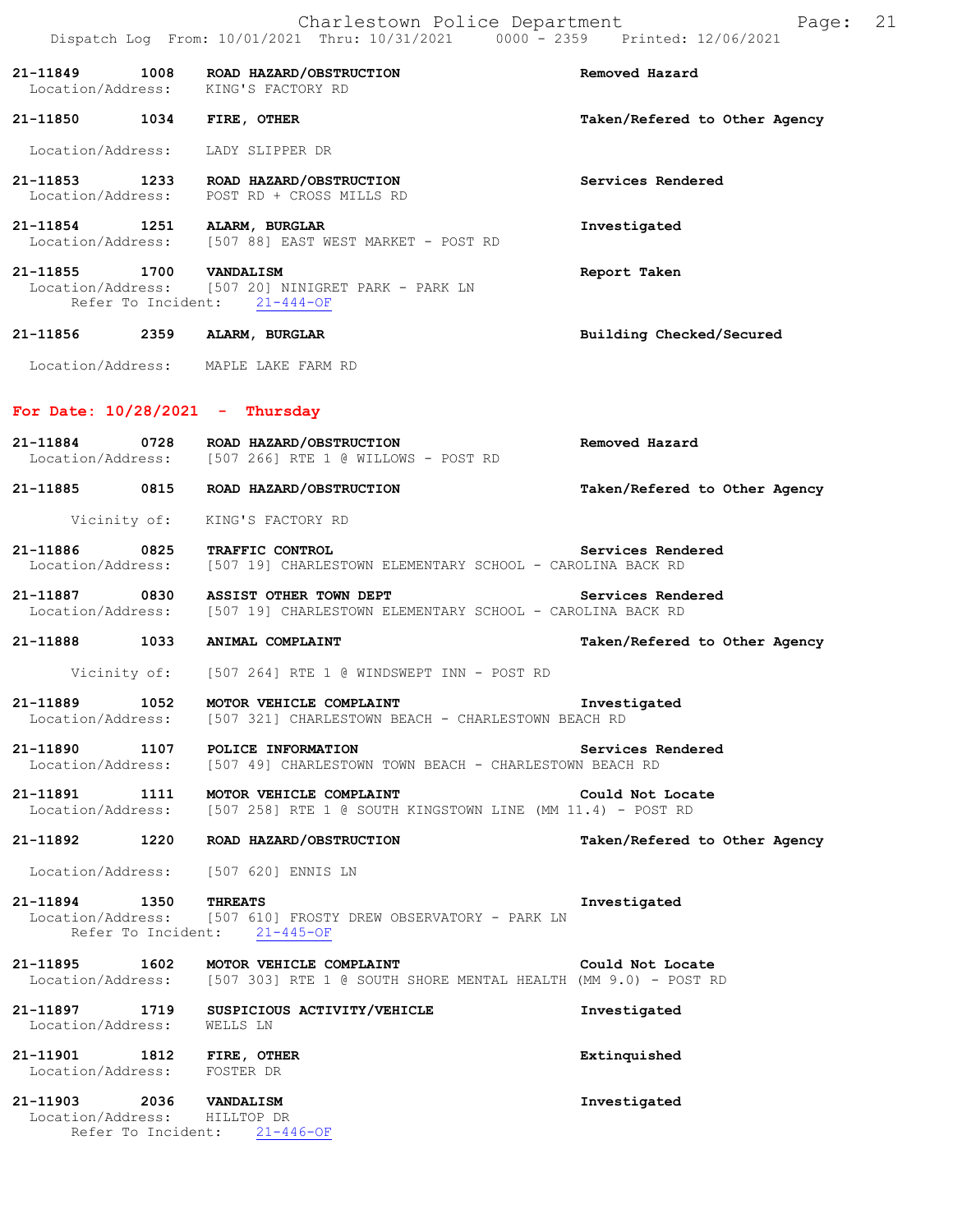**21-11905 2142 MOTOR VEHICLE STOP Warning Issued**  Location/Address: POST RD + KING'S FACTORY RD

### **For Date: 10/29/2021 - Friday**

| 21-11912 0010<br>Location/Address:                            | TRAFFIC CONTROL<br>[507 275] RTE 1 @ WESTERLY LINE - POST RD                                         | Services Rendered  |  |
|---------------------------------------------------------------|------------------------------------------------------------------------------------------------------|--------------------|--|
| 21-11916 0601<br>Location/Address:                            | ALARM, BURGLAR<br>[507 868] MICHAEL'S GARAGE - POST RD                                               | False Alarm        |  |
| 21-11917 0832<br>Location/Address:                            | TRAFFIC CONTROL<br>[507 19] CHARLESTOWN ELEMENTARY SCHOOL - CAROLINA BACK RD                         | Services Rendered  |  |
| 21-11918 0849                                                 | MOTOR VEHICLE STOP<br>Location/Address: [507 258] RTE 1 @ SOUTH KINGSTOWN LINE (MM 11.4) - POST RD   | Warning Issued     |  |
| 21-11919 0904 MOTOR VEHICLE STOP                              | Location/Address: [507 258] RTE 1 @ SOUTH KINGSTOWN LINE (MM 11.4) - POST RD                         | Warning Issued     |  |
| 21-11920 0926 MOTOR VEHICLE STOP                              | Location/Address: [507 604] BESTWAY GAS STATION - POST RD                                            | Warning Issued     |  |
| 21-11921 0932 LARCENY<br>Location/Address: CHARLES AVE        | Refer To Incident: 21-447-OF                                                                         | Investigated       |  |
| $21-11924$ 1155<br>Location/Address:                          | WELL BEING CHECK<br>SOUTH COUNTY TRL + MAPLE LAKE FARM RD                                            | Could Not Locate   |  |
| 21-11925 1216 MOTOR VEHICLE STOP                              | Vicinity of: [507 374] SAINT MARYS CHURCH - CAROLINA BACK RD                                         | Warning Issued     |  |
| 21-11929 1708<br>Location/Address:                            | MOTOR VEHICLE STOP<br>POST RD + TAMANACO DR                                                          | Warning Issued     |  |
| 21-11931 1758 MOTOR VEHICLE STOP                              | Location/Address: [507 258] RTE 1 @ SOUTH KINGSTOWN LINE (MM 11.4) - POST RD                         | Citation Issued    |  |
|                                                               | 21-11932 2010 MOTOR VEHICLE COMPLAINT<br>Location/Address: [507 275] RTE 1 @ WESTERLY LINE - POST RD | Unfounded          |  |
| 21-11933 2014                                                 | PHONE CALL                                                                                           | No Action Required |  |
| 21-11934 2016 MOTOR VEHICLE STOP                              | Location/Address: [507 269] RTE 1 @ DRIVING RANGE - POST RD                                          | Warning Issued     |  |
| 21-11935 2049 ANIMAL COMPLAINT<br>Location/Address: NARROW LN |                                                                                                      | Services Rendered  |  |
| 21-11936<br>2131<br>Location/Address:                         | MOTOR VEHICLE STOP<br>POST RD + HOXSIE AVE                                                           | Warning Issued     |  |
| 21-11938<br>2333<br>Location/Address:                         | TRAFFIC CONTROL<br>[507 275] RTE 1 @ WESTERLY LINE - POST RD                                         | Services Rendered  |  |
| 21-11939 2336<br>Location/Address:                            | <b>DISTURBANCE/Music/Noise</b><br>ROSS HILL RD                                                       | Unfounded          |  |
| For Date: $10/30/2021$ - Saturday                             |                                                                                                      |                    |  |
| 21-11955<br>1101<br>Location/Address:                         | MOTOR VEHICLE STOP<br>POST RD + SCHOOLHOUSE POND RD                                                  | Warning Issued     |  |

| 21-11958          | 1925 | ALARM, BURGLAR | <b>False Alarm</b> |
|-------------------|------|----------------|--------------------|
| Location/Address: |      | SOUTH LEWIS ST |                    |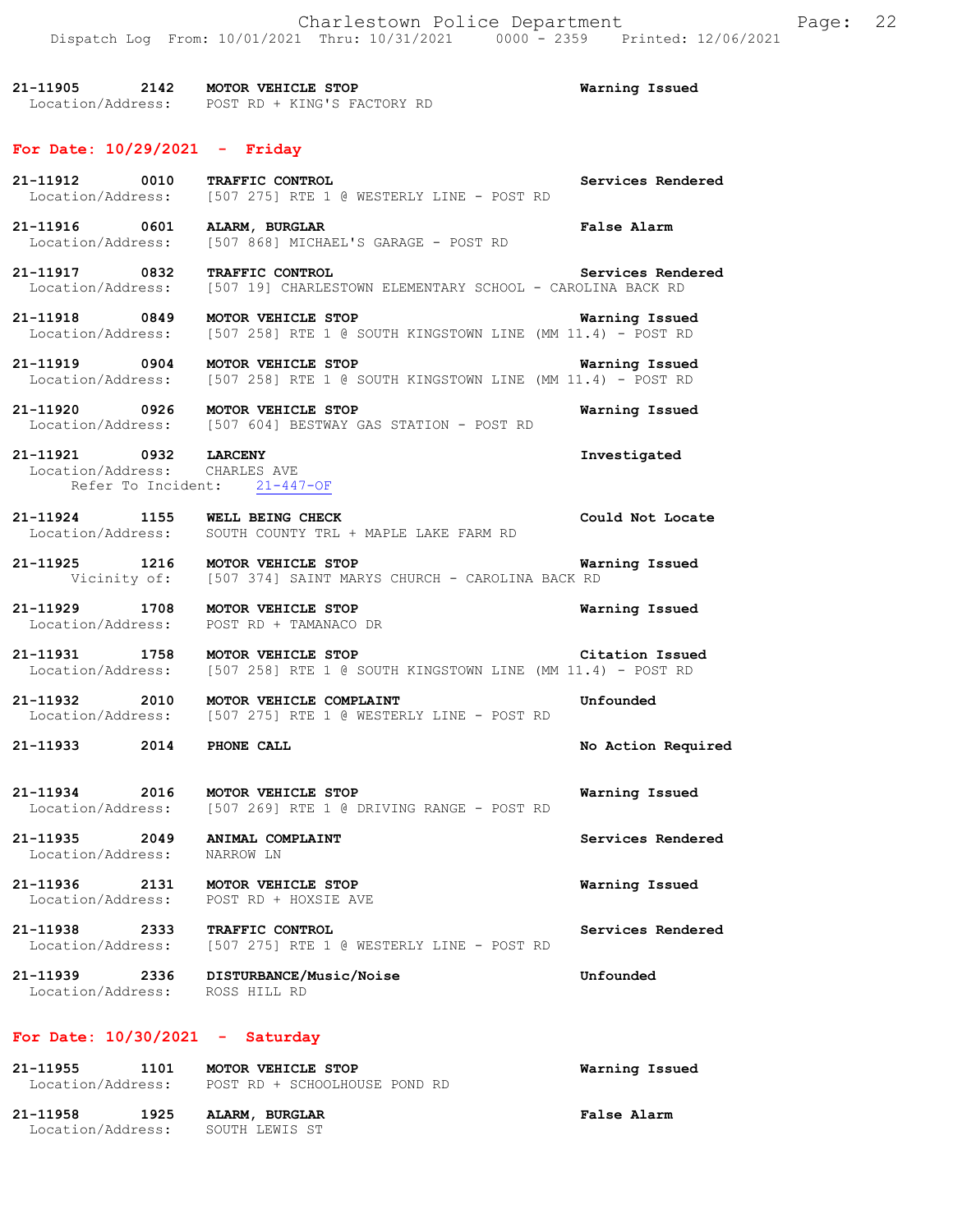| 21-11959<br>Location/Address:           | 1934 | ALARM, BURGLAR<br>SHUMANKANUC HILL RD                                              | False Alarm             |
|-----------------------------------------|------|------------------------------------------------------------------------------------|-------------------------|
| 21-11962<br>Location/Address:           | 2027 | SUSPICIOUS ACTIVITY/VEHICLE<br>[507 929] CHURCHWOODS HOUSING COMPLEX - OLD POST RD | Services Rendered       |
| 21-11963<br>Location/Address:           | 2105 | <b>COMPLAINT</b><br>KINGSWOOD CT                                                   | Services Rendered       |
| 21-11964                                | 2202 | <b>MISSING PERSON</b>                                                              | Transported to Hospital |
| Location/Address:<br>Refer To Incident: |      | KINGSWOOD CT<br>$21 - 448 - OF$                                                    |                         |

# **For Date: 10/31/2021 - Sunday**

| 21-12002                           | 2259                 | SUSPICIOUS ACTIVITY/VEHICLE                                                                  | Unfounded                |
|------------------------------------|----------------------|----------------------------------------------------------------------------------------------|--------------------------|
| 21-12001                           |                      | 2256 SUSPICIOUS ACTIVITY/VEHICLE<br>Vicinity of: SCAPA FLOW RD                               | Could Not Locate         |
| 21-12000<br>Location/Address:      | 2123                 | MOTOR VEHICLE STOP<br>OLD POST RD                                                            | Warning Issued           |
| Location/Address:                  |                      | [507 586] WARREN RD                                                                          |                          |
| 21-11999                           | 2101                 | ALARM, BURGLAR                                                                               | Building Checked/Secured |
| 21-11988<br>Location/Address:      | 1720                 | MOTOR VEHICLE STOP<br>SHUMANKANUC HILL RD + BURDICKVILLE RD                                  | Warning Issued           |
| 21-11987                           | 1714<br>Vicinity of: | ROAD HAZARD/OBSTRUCTION<br>EAST BEACH RD                                                     | Services Rendered        |
| 21-11986                           |                      | 1654 TRAFFIC CONTROL<br>Location/Address: KING'S FACTORY RD                                  | Warning Issued           |
| 21-11985 1648                      |                      | MOTOR VEHICLE STOP<br>Vicinity of: NARROW LN                                                 | Warning Issued           |
| 21-11984<br>Location/Address:      | 1559                 | MOTOR VEHICLE STOP<br>[507 260] RTE 1 @ GENERAL STANTON - POST RD                            | Warning Issued           |
| 21-11983                           | 1554                 | MOTOR VEHICLE STOP<br>Location/Address: POST RD + ROSS HILL RD                               | Warning Issued           |
| 21-11981<br>Location/Address:      | 1538                 | MOTOR VEHICLE STOP<br>POST RD + SCHOOLHOUSE POND RD                                          | Warning Issued           |
| 21-11980<br>Location/Address:      | 1432                 | ALARM, BURGLAR<br>[507 254] DAVE'S COFFEE - OLD POST RD                                      | False Alarm              |
| 21-11979 1347<br>Location/Address: |                      | OFFICER WANTED<br>[507 367] MATHEW PUCHALSKI SPORTS FIELD - SOUTH COUNTY TRL                 | Could Not Locate         |
|                                    |                      | Location/Address: [507 45] RIPPY'S LIQUOR MART - SOUTH COUNTY TRL                            |                          |
| 21-11978 1344                      |                      | <b>ASSIST CITIZEN</b>                                                                        | No Action Required       |
|                                    |                      | Location/Address: SHADY HARBOR DR                                                            |                          |
| 21-11976 1149                      |                      | ALARM, BURGLAR                                                                               | Building Checked/Secured |
| 21-11975 1109                      |                      | TRAFFIC CONTROL<br>Location/Address: CHARLESTOWN BEACH RD                                    | Services Rendered        |
| 21-11971                           | 0253                 | MOTOR VEHICLE STOP<br>Location/Address: [507 100] RTE 1 @ FIORES (MILE MARKER 8.0) - POST RD | Warning Issued           |